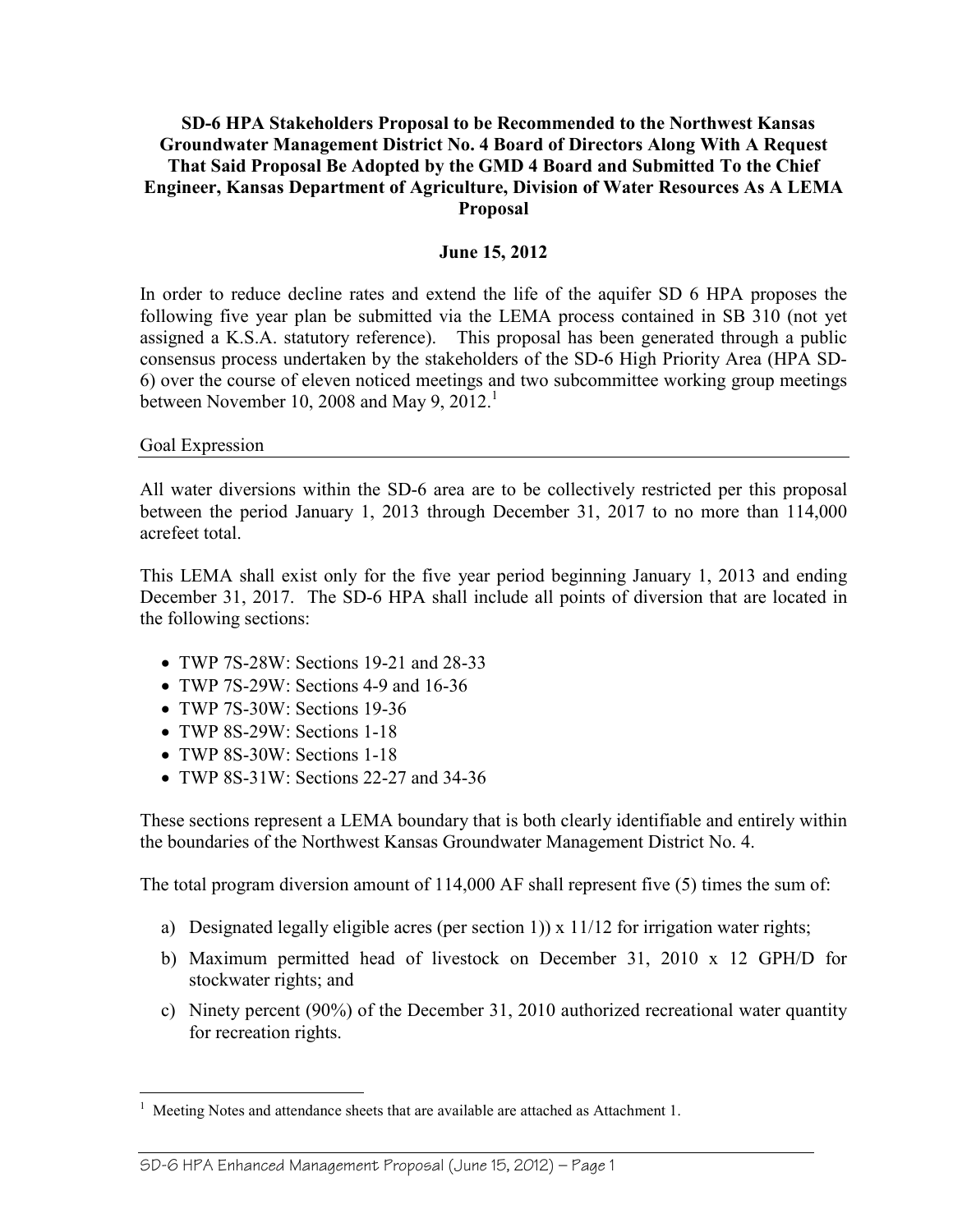The Northwest Kansas Groundwater Management District No. 4 shall use the following procedures to determine the 5-year allocation for each water right, and specify said values in Section 3). All allocation values shall be expressed in terms of total acrefeet for the 5-year LEMA period. Any notes or remarks necessary to explain the individual allocations shall also be included.

## 1) Allocations – Irrigation

a) All irrigation water rights shall be limited to no more than 55 acre inches per recently irrigated acre covered by the water right over the 5-year period beginning January 1, 2013 and ending December 31, 2017.

b) Wells pumping to a common system or systems shall be provided a single allocation for the total system acres. The total amount pumped by all of the wells involved must remain within the system allocation.

c) For additional producer flexibility, water rights may at the discretion of the owners be combined into a single allocation account with flexibility of pumping the multiple wells within the account as directed by the owner, provided the total account allocation is not exceeded.

d) Temporary transfers of allocations between water rights may be made anywhere within the boundaries of SD-6. Said transfers shall be in effect for the balance of the current allocation time period. An Application for Transfer form shall be developed and must be signed by all owners involved in the transfer. No transfer shall result in an allocation that exceeds the authorized amount for the water right receiving the transfer.

e) No water right shall receive more than the currently authorized quantity for that right, times five (5).

f) No water right within a K.A.R. 5-5-11, 5-year allocation status shall receive an allocation that exceeds its current 5-year allocation limit.

g) No water right shall be allowed to pump more than its authorized annual quantity in any single year.

h) In all cases the allocation shall be assigned to the point of diversion and shall apply to all water rights and acres involving that point of diversion. Moreover, in all cases the original water right shall be retained.

i) On or before October 1, 2013 any irrigation water right owner will have the option of converting a 5-year allocation amount to a Multi-year Flex Account (MYFA) provided the MYFA quantity does not exceed the established 5-year allocation quantity. No other conversions to MYFAs will be authorized.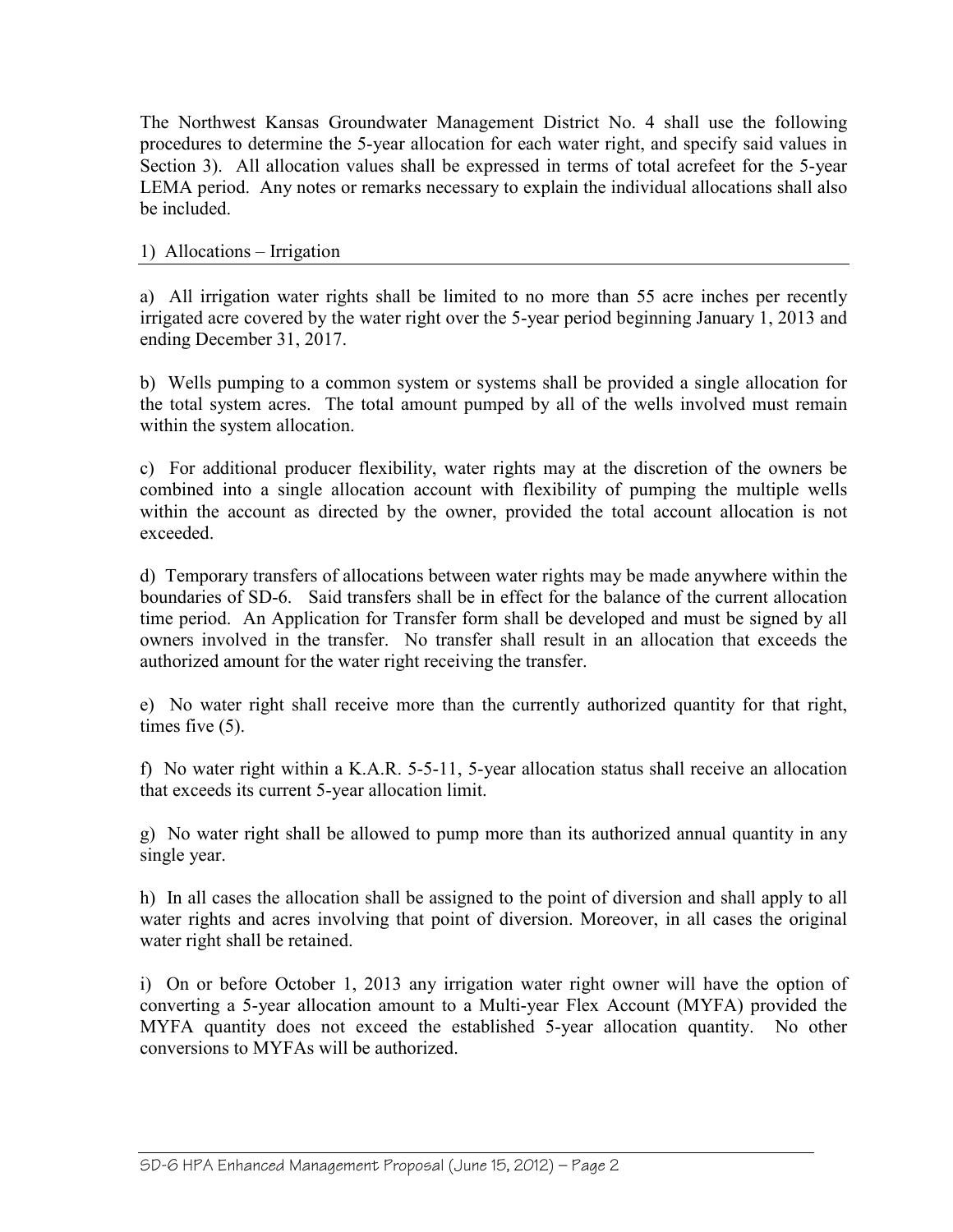j) For water rights enrolled in EQIP and/or AWEP that will be coming out of either program on or before September 30, 2017, the allocation quantity shall be set at 11 acre-inches per acre for only the remaining years of the 2013-2017 LEMA period.

k) Any water right enrolling into, contracting with or officially participating in a reduced water use program (AWEP, EQIP, Northwest Kansas Groundwater Conservation Foundation, etc.) during the period January 1, 2013 through December 31, 2017 shall not be allowed to trade or market any allocation balance.

# 2) Allocations – Non-irrigation

a) Livestock uses will be limited to 12 gallons per head per day based on the maximum head supportable by the feedlot permit in effect on December 31, 2010. Each water right shall have the option of having this limited quantity as an annual limit or converted to a 5-year water right at 5 times the assigned allocation. The original water right will be retained.

b) Recreation water rights will be limited to 90% of the December 31, 2010 annual authorized water right quantity. Each water right shall have the option of having this limited quantity as an annual limit or converted to a 5-year water right at 5 times the assigned allocation. The original water right will be retained.

### 3) Individual Allocation Amounts

The 5-year allocations for every water right per Sections 1) a) and 2) above shall be converted to a 5-year acrefeet total, with Attachment 2 containing the assigned eligible allocations for each water right within the SD-6 HPA. Each water right is to be restricted to its total acrefeet allocation within any LEMA order issued through this process.

### 4) Violations

The LEMA order shall serve as initial notice to all water right owners within HPA SD-6 on its effective date. Violations of the authorized quantities shall be addressed as follows:

(1) Exceeding any total allocation quantity (which shall include any transferred quantities) of less than 4 AF within any allocation period shall result in a \$1,000.00 fine for every day the allocation was exceeded. This penalty shall apply to all rights in combined allocation accounts described in sections 1) b) (1) and 1) b) (2).

(2) Exceeding any total allocation quantity (which shall include any transferred quantities) of 4 AF or more within any allocation period shall result in an automatic two year suspension of the water right. This penalty shall apply to all rights in combined allocation accounts described in sections 1) b)  $(1)$  and 1) b)  $(2)$ .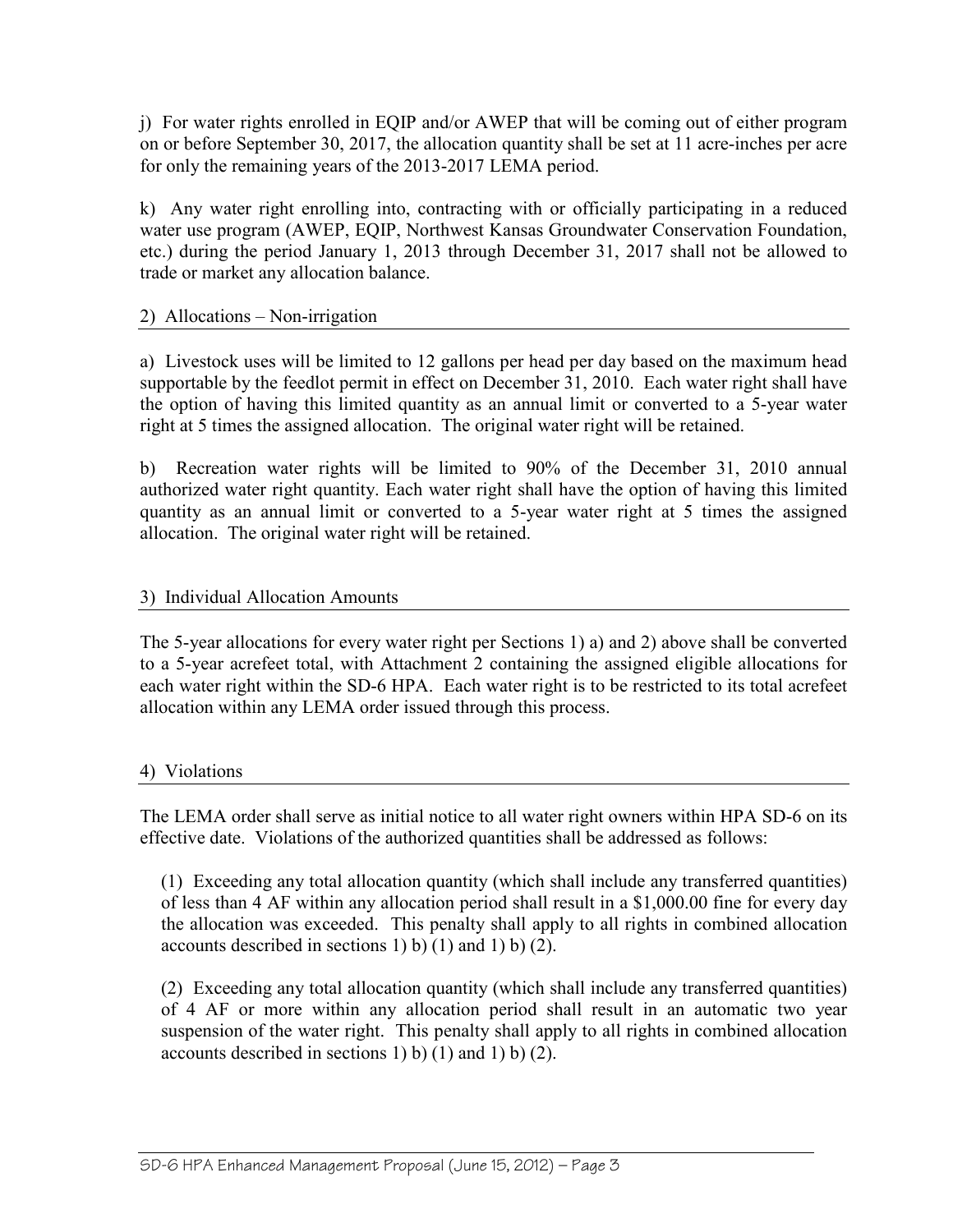(3) Exceeding the annual authorized quantity of the water right (not to include any transferred quantities) shall result in a \$1,000.00 fine.

# 5) Metering

a) All water right owners shall be responsible for ensuring their meters are in compliance with state and local law(s). In addition to being in compliance and reporting annually the quantity of water diverted from each point of diversion, all water right owners shall at their discretion do one of the following additional well/meter monitoring procedures:

(1) Inspect, read and record the flow meter at least every two weeks the well is operating. The records of this inspection procedure shall be maintained by the well owner and provided to the district upon request. Should the flow meter reported readings be in question and the bi-weekly records not be available and provided upon request of the district, the well shall be assumed to have pumped its full annual authorized quantity for the year in question. Following each year's irrigation season, the person or persons responsible for this data may at their discretion transfer the recorded data to the district for inclusion in the appropriate water right file for future maintenance.

(2) Install and maintain an alternative method of determining the time that the well is operating. This information must be sufficient to be used to determine operating time in the event of a meter failure. Should the alternative method fail or be determined inaccurate the well shall be assumed to have pumped its full annual authorized quantity for the year in question. Well owners/operators are encouraged to give the details of the alternative method in advance to GMD 4 in order to insure that the data is sufficient.

b) Any water right owner or authorized designee who finds a flow meter that is inoperable or inaccurate shall within 48 hours contact the district office concerning the matter and provide the following information:

(1) water right file number;

(2) legal description of the well;

(3) date the problem was discovered;

(4) flow meter model, make, registering units and serial number;

(5) the meter reading on the date discovered;

(6) description of the problem;

(7) what alternative method is going to be used to track the quantity of water diverted while the inoperable or inaccurate meter is being repaired/replaced; and

(8) the projected date that the meter will be repaired or replaced.

c) Whenever an inoperable or inaccurate meter is repaired or replaced, the owner or authorized designee shall notify the district within seven days and provide the following information: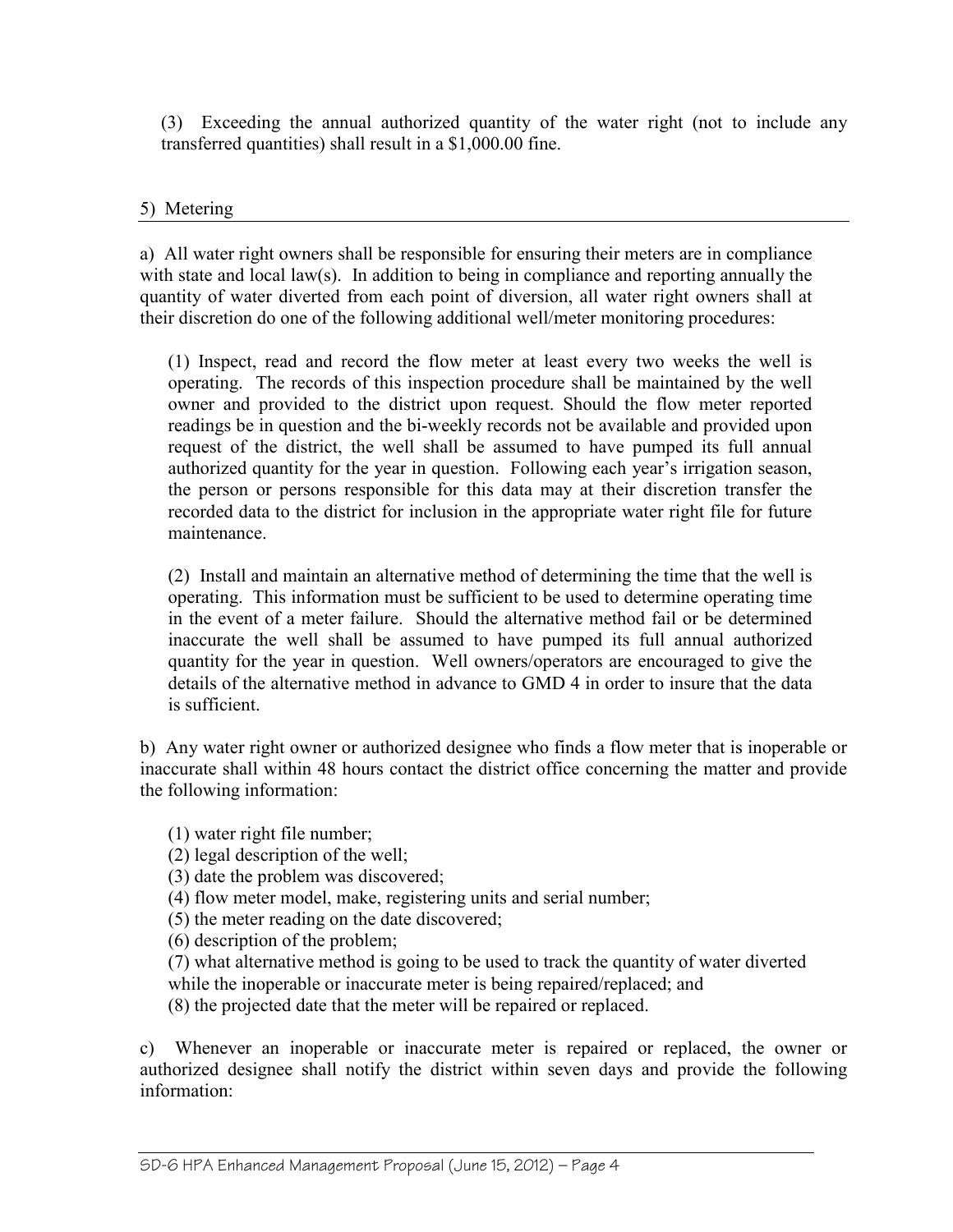(1) water right file number;

(2) date the meter was replaced or repaired;

(3) if the meter was replaced, the make, model, registering units, serial number and meter reading of the new meter before it records any water use;

(4) if the meter was repaired, the date of repair and confirmation of the meter reading before it records any water use;

(5) provide information to determine the amount of water pumped while the meter was inoperative

c) This metering protocol shall be a specific annual review issue and if discovered to be ineffective, specific adjustments shall be recommended to the chief engineer by the advisory committee.

#### 6) Accounting

a) GMD 4 shall keep records of the annual diversion amounts for each Water Right within the LEMA area, and the total 5 year quantity balances. Annual status reports shall be mailed to each water right owner and provided to DWR.

b) DWR shall provide GMD 4 with as timely as possible copies of annual water use reports received in the office of the chief engineer. GMD 4 and DWR shall cooperate on reconciliation and correction of any WUR found to be in error.

c) A form similar to the Wet Walnut IGUCA temporary transfer of allocations shall be developed by the chief engineer with input from GMD 4 for the SD-6 LEMA and shall be used to approve and track transfers of water within the SD-6 HPA per Section 1) d) above.

### 7) Advisory Committee

a) A SD-6 LEMA Advisory Committee shall be appointed and maintained by the GMD 4 Board consisting of an odd number of members between five (5) and nine (9) members as follows: one (1) GMD 4 representative; one (1) representative of the Division of Water Resources, Kansas Department of Agriculture as designated by the chief engineer; and the balance being SD-6 HPA residents/owners/operators – one (1) of which must represent nonirrigation users. One of the SD-6 HPA members shall chair the committee whose direction shall be set to further organize and meet annually to consider:

- (1) water use data;
- (2) water table information;
- (3) economic data as is available;
- (4) violations issues specifically metered data;
- (5) any new and preferable enhanced management authorities become available;
- (6) other items deemed pertinent to the advisory committee.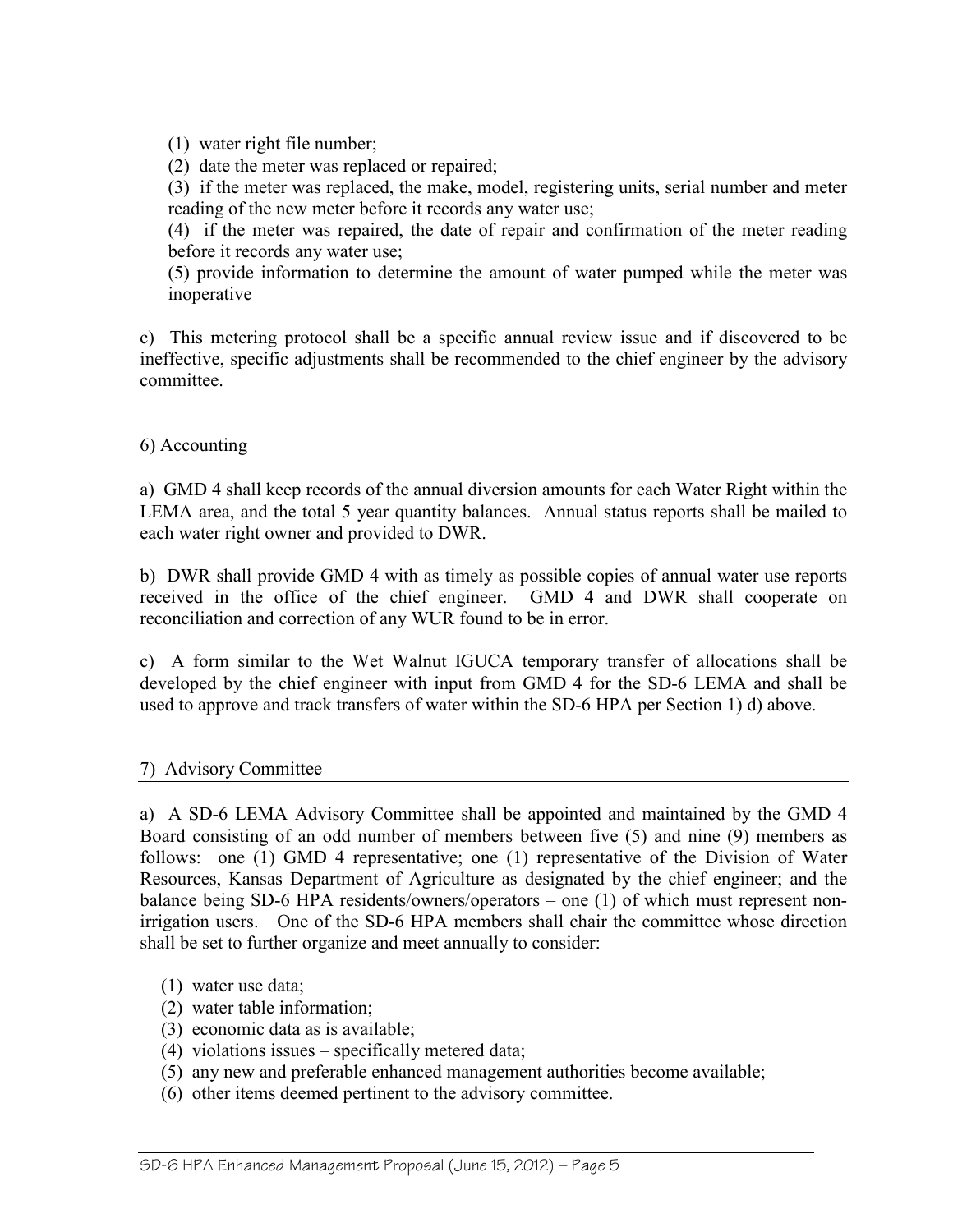b) The advisory committee shall produce a report after every meeting which shall provide a status for considerations (1) through (6) and any recommended modifications to the current LEMA Order relative to these six items. Said report shall be forwarded to the GMD 4 board and the chief engineer.

#### 8) LEMA Order Reviews

a) In addition to the annual LEMA Order reviews per section 7), the SD-6 LEMA Advisory Committee shall also conduct a more formal LEMA Order review 1.5 years before the ending date of the LEMA Order. Review items will focus on economic impacts to the LEMA area and the local public interest. Water level data may be reviewed.

b) The committee shall also produce a report following this review to the chief engineer and the GMD 4 board which contains specific recommendations regarding future LEMA actions. All recommendations shall be supported by reports, data, testimonials, affidavits or other information of record.

#### 9) Impairment Complaints

While this program is being undertaken it is the desire of the SD-6 stakeholders that any impairment complaint filed in the HPA while this management plan is in effect, which is based upon either water supply issues or a regional decline impairment cause, be received by the chief engineer and either: deferred for investigation until the management program is no longer valid; or, be investigated by the chief engineer in consideration to the on-going management activities.

#### 10) Water Level Monitoring

Prior to the this LEMA proposal there were nine recognized observation wells within the SD-6 HPA that have been measured annually by either Division of Water Resources (DWR) or Kansas Geological Survey (KGS) personnel. These wells are located:

| SD | 7 | 28W | 21 | 07S28W21 |
|----|---|-----|----|----------|
| SD | 7 | 29W | 5  | 07S29W05 |
| SD | 7 | 29W | 27 | 07S29W27 |
| SD | 7 | 29W | 30 | 07S29W30 |
| SD | 8 | 29W | 1  | 08S29W01 |
| SD | 8 | 29W | 1  | 08S29W01 |
| SD | 8 | 30W | 5  | 08S30W05 |
| SD | 8 | 30W | 11 | 08S30W11 |
| SD | 8 | 30W | 13 | 08S30W13 |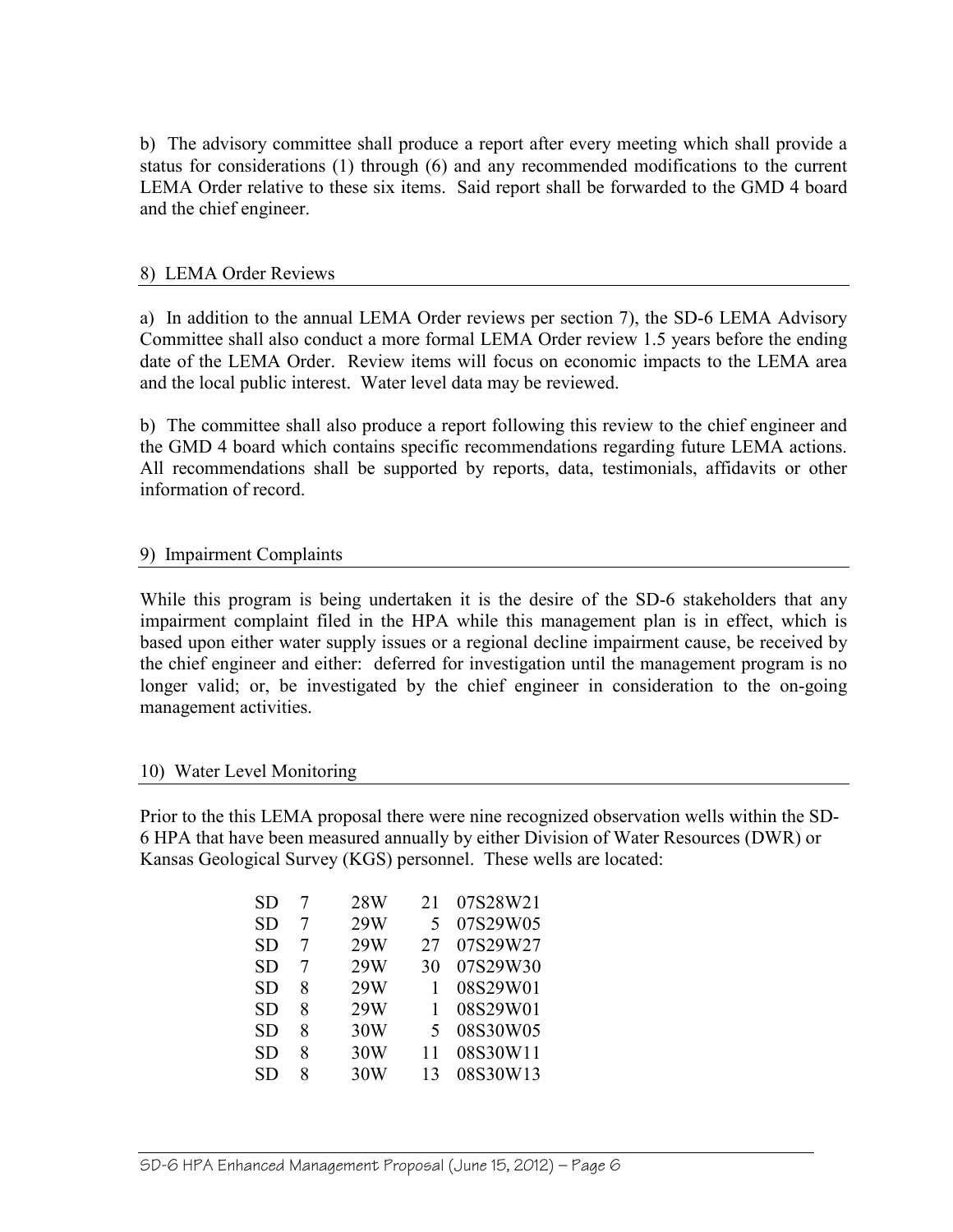For each of these wells there is a long history of annual water level measurements. The stakeholders of HPA SD-6 expressed a desire to increase the number of monitoring wells in support of this proposal.

To this end the Northwest Kansas Groundwater Management District No. 4 has agreed to convert one of these wells (08S30W13) to an hourly water level measurement schedule by the installation of a continuous pressure transducer, and to drill three new observation wells and equip them with pressure transducers also recording water levels hourly. These new locations are: 07S29W25; 08S29W05; and 08S31W26. The pressure transducers are the Slimline "G" model with a pressure range of 50 psi, suspended with vented poly cable and connected to the Dynotek Data Manager 700 data logger. Each of these installations will be placed into a sealed electrical box mounted on the observation well protection tubing. All the casing protector tubings and the electrical boxes will be padlocked for security. By choosing to install these transducers early, the 2012 pumping influences and its recovery trends will be captured before the anticipated 2013 LEMA program gets underway.

The Kansas Geological Survey has already indicated an interest in receiving all the data and analyzing it in a similar fashion to the Index Well program data.<sup>2</sup> It is hoped this additional data collection and analysis will qualify a reduced rate of change (decline) in the annual water levels of the HPA.

# 11) Coordination

The SD-6 stakeholders and the GMD 4 board expect reasonable coordination between the chief engineer's office and the GMD 4 board on at least the following four efforts:

- a) Development of the LEMA Order resulting from the LEMA process;
- b) Setting and accounting for the umbrella accounts authorized by Section 1) c);
- c) Authorizing and accounting of water right transfers and bookkeeping authorized by

Section 1) d); and

d) Accounting for annual pumpage amounts by LEMA water right owners/operators.

12) General

#### SD-6 HPA Enhanced Management Proposal (June 15, 2012) — Page 7

<sup>&</sup>lt;sup>2</sup> The Index Well program is a 5-year study by KGS exploring the usefulness of specified, dedicated index wells to describe larger areas of the Ogallala Aquifer. The website for this effort is: http://www.kgs.ku.edu/HighPlains/OHP/index\_program/index.shtml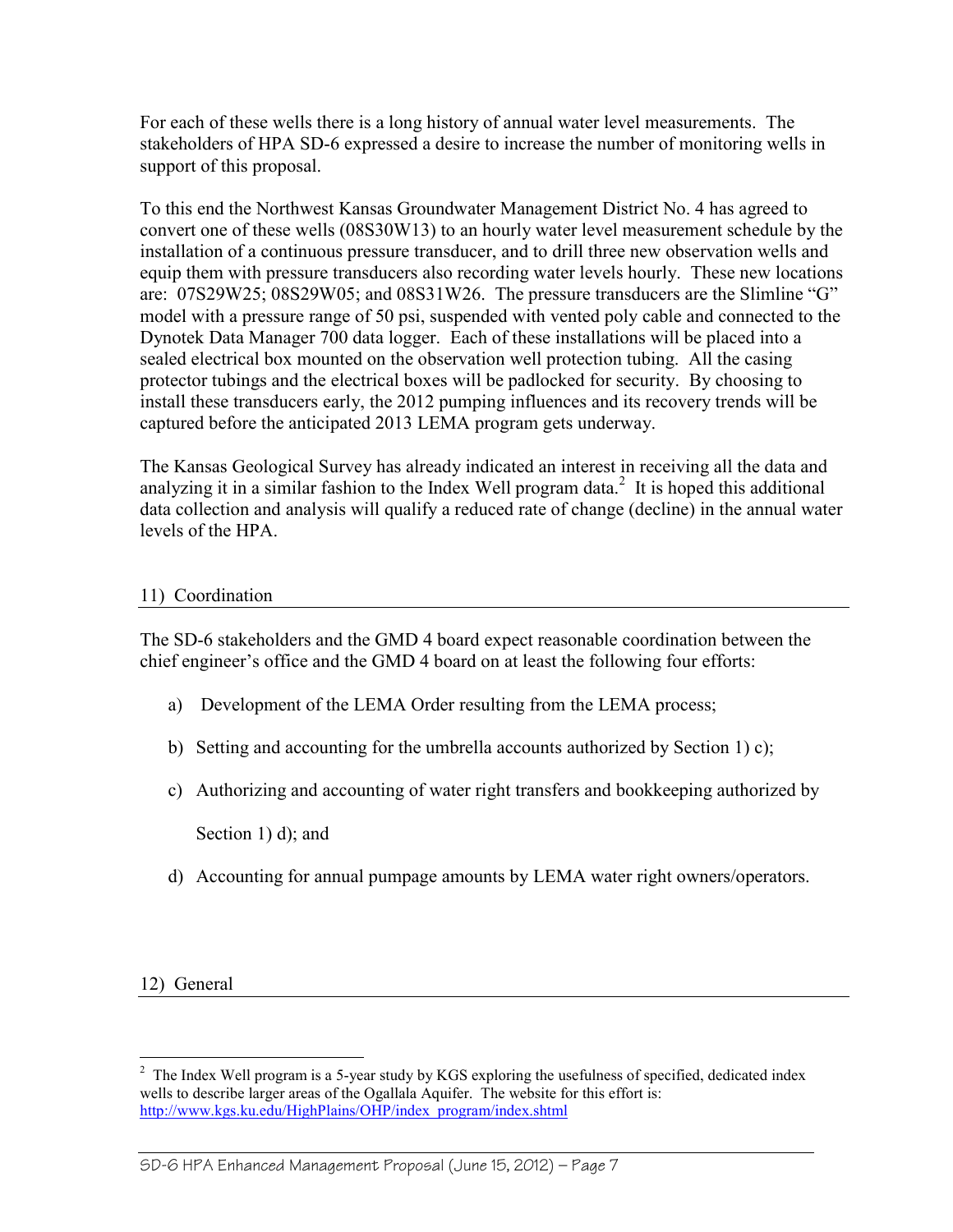The core concern of this LEMA is to remain within the allocation quantity after five years of pumping. Any future decisions within this LEMA period which intend to incorporate new or overlooked issues shall be made in deference to this total allocation limit.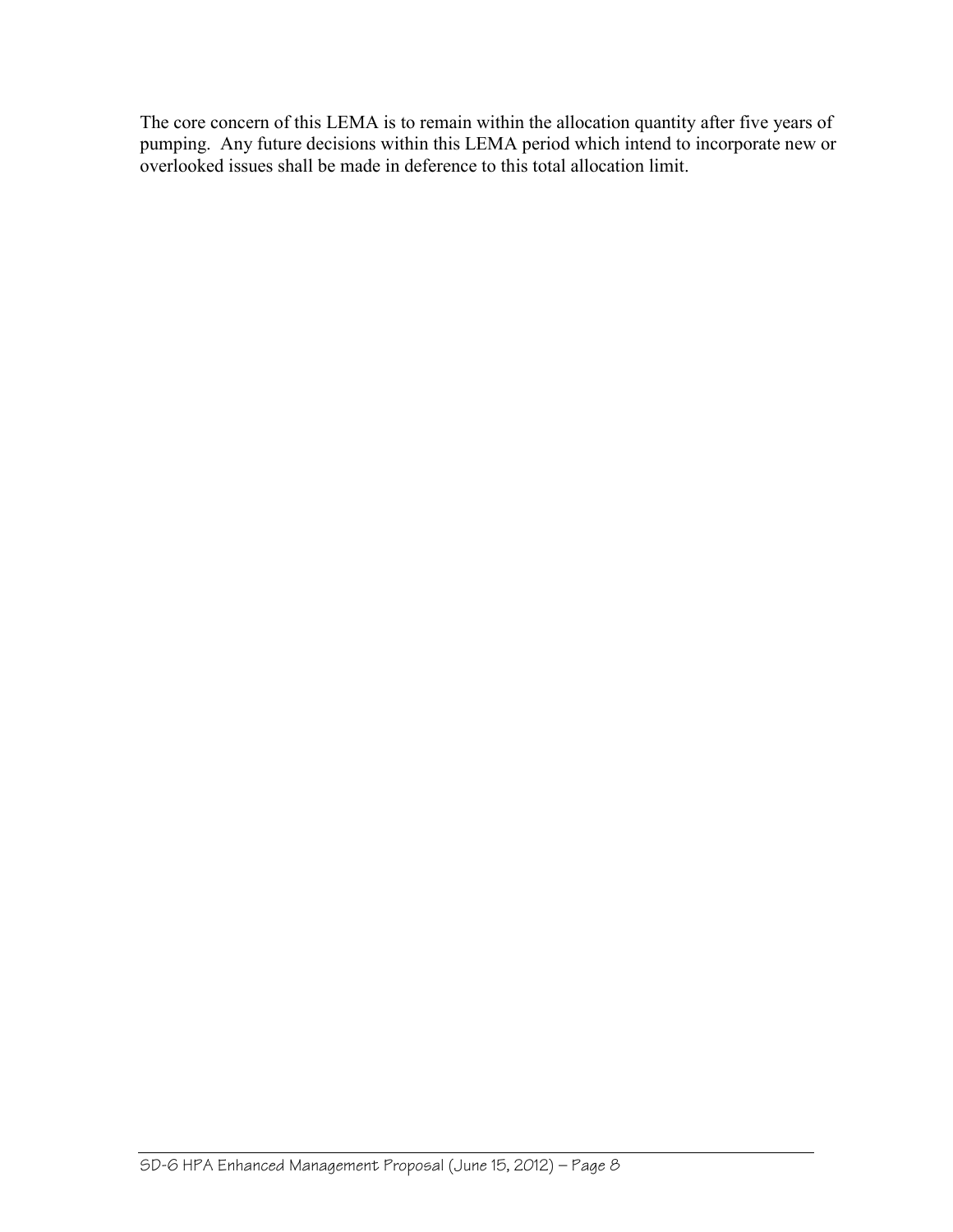## **Attachment 1**

### **Recorded Meeting Notes and Attendance sheets - recorded meetings - in chronological order**

# **November 10, 2008 Meeting (initial):**

### **Sheridan HPA SD-6 November 10, 2008 Meeting Participant Comments (C) / Questions (Q) and District Responses (R)**

#### **Q: What is the district's timeframe?**

R: District has no set timeframe. Whatever pace is comfortable for the participants. However, an inordinately slow time frame may allow the process to be questioned.

#### **Q: What have other HPA's done?**

R: They have all begun discussions with few decisions being made. View the GMD4 webpage where each meetings' discussion topics will be posted.

#### **C: To affect the water level decline rate, any adjustments will need to come from pumped water, not appropriated water.**

R: This is likely an accurate statement.

### **Q: Are we getting close to having to do something?**

R: This is what the participants need to be deciding for your area and recommending to the GMD board.

### **Q: Does information on individual water rights (quantity, reported use, etc.) exist?**

R: Yes. Next meeting staff will make it a point to provide a listing of data sources that anyone can view on the internet.

### **Q: Can we get an idea of what results might be achieved from different pumpage reduction rates?**

R: When the hydrologic model is complete we should be able to. But the model needs to run a scenario that the group is interested in seeing the results of.

#### **C: Run the model in several increments between pumping 30,000 AF annually and 15,000 AF annually – with each increment being implemented in 5 years, 10 years and 15 years.**

R: Will try to get this done. How are the results to be provided? Mailed out? Another meeting?

### **C: Request another meeting in 2-3 months if the model runs have been made.**

R: Will try to provide this information in order to facilitate further discussions.

#### **C: Run the model assuming possible cropping alternatives alone.**

R: This should be a stakeholder decision with recommendations to the GMD board.

### **C: Amazed that only 9 wells are annually measured in the HPA area. There should be more.**

R: Comment will be submitted to the board for consideration.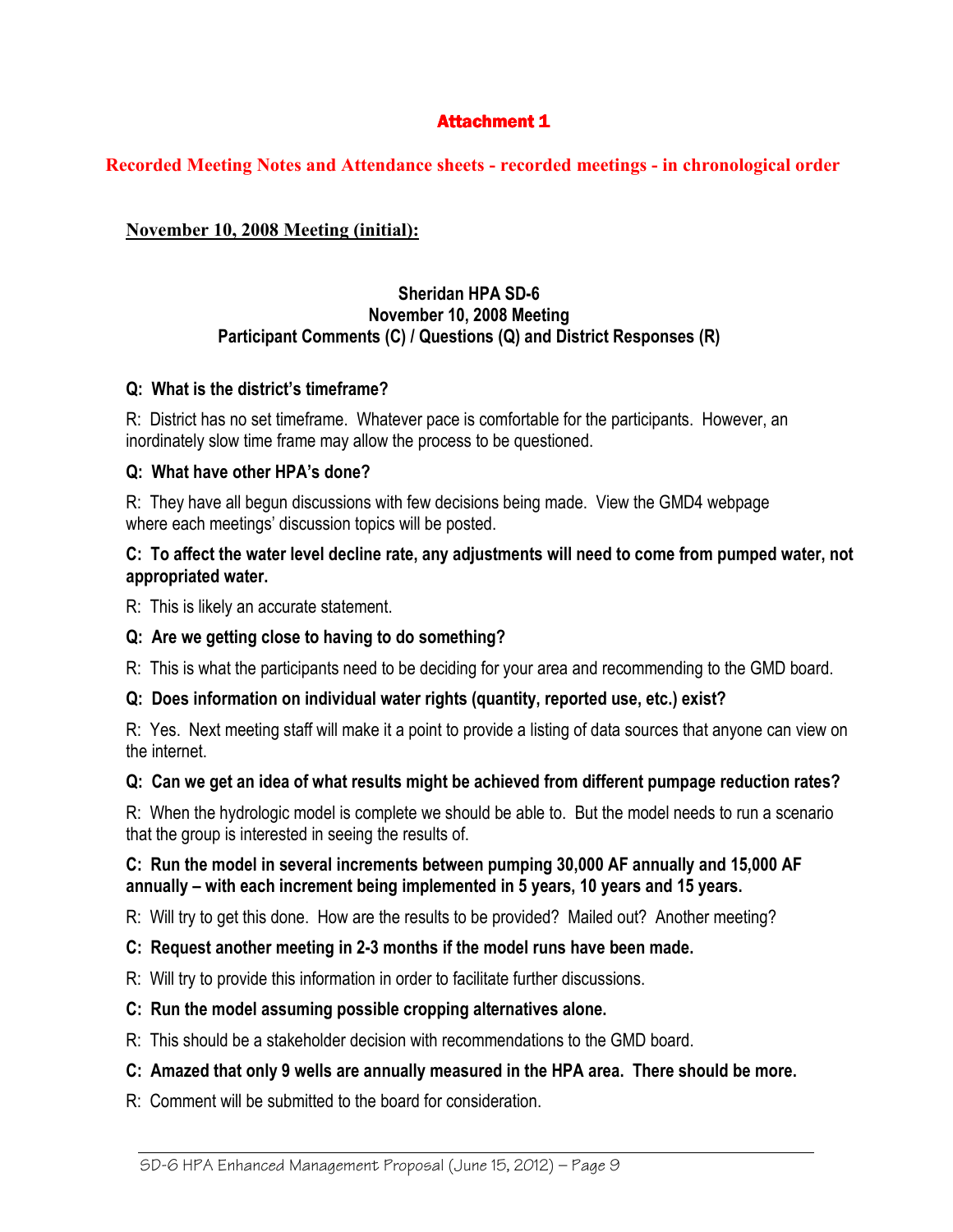- **C: Meters have helped known pumpage data.**
- R: Agreed.
- **C: Certain management options will not be equitable across the range of water rights involved.**
- R: Agreed. Your process may want to consider this situation as it deliberates possible approaches.
- **Q: Can the hydro/economic results be presented?**
- R: Yes.
- **Q: Could the GMD present some options to help the discussions?**
- R: If requested to, Yes.
- **Q: Can the GMD outline or specify what legal options are available?**
- R: Staff will try to outline legal options available at the next meeting.
- **C: Enhanced recharge could/should be part of the solution**
- R: If a supply of recharge water can be found that will not affect other water rights, yes.
- **Q: What happens if the State independently addresses the problem?**
- R: No way to predict when or how the State might address the problem in the absence of local efforts.
- **Q: What would have to happen to eliminate an area from high priority status?**
- R: The trigger or triggers that identified the area initially would have to be mitigated.

### **C: The 5-10 year timeframes suggested earlier should be shortened to 2-5 years – the longer timeframes may be too late for workable solutions.**

R: This is a stakeholders issue that can and should be expressed to the GMD board.

(NOTE: The above items were merely captured as comments/questions/discussion points. No final decisions or recommendations were made by the meeting participants regarding any of them. If any participant feels these notes are in error or need more clarification, GMD staff should be contacted about those concerns.)

# **November 11, 2008 Meeting Attendance List** <sup>3</sup>

<sup>&</sup>lt;sup>3</sup> GMD4 staff Wayne Bossert and Ray Luhman were also in attendance but did not sign in. There may have been others who attended but declined to sign on or arrived late and did not have a chance to sign in.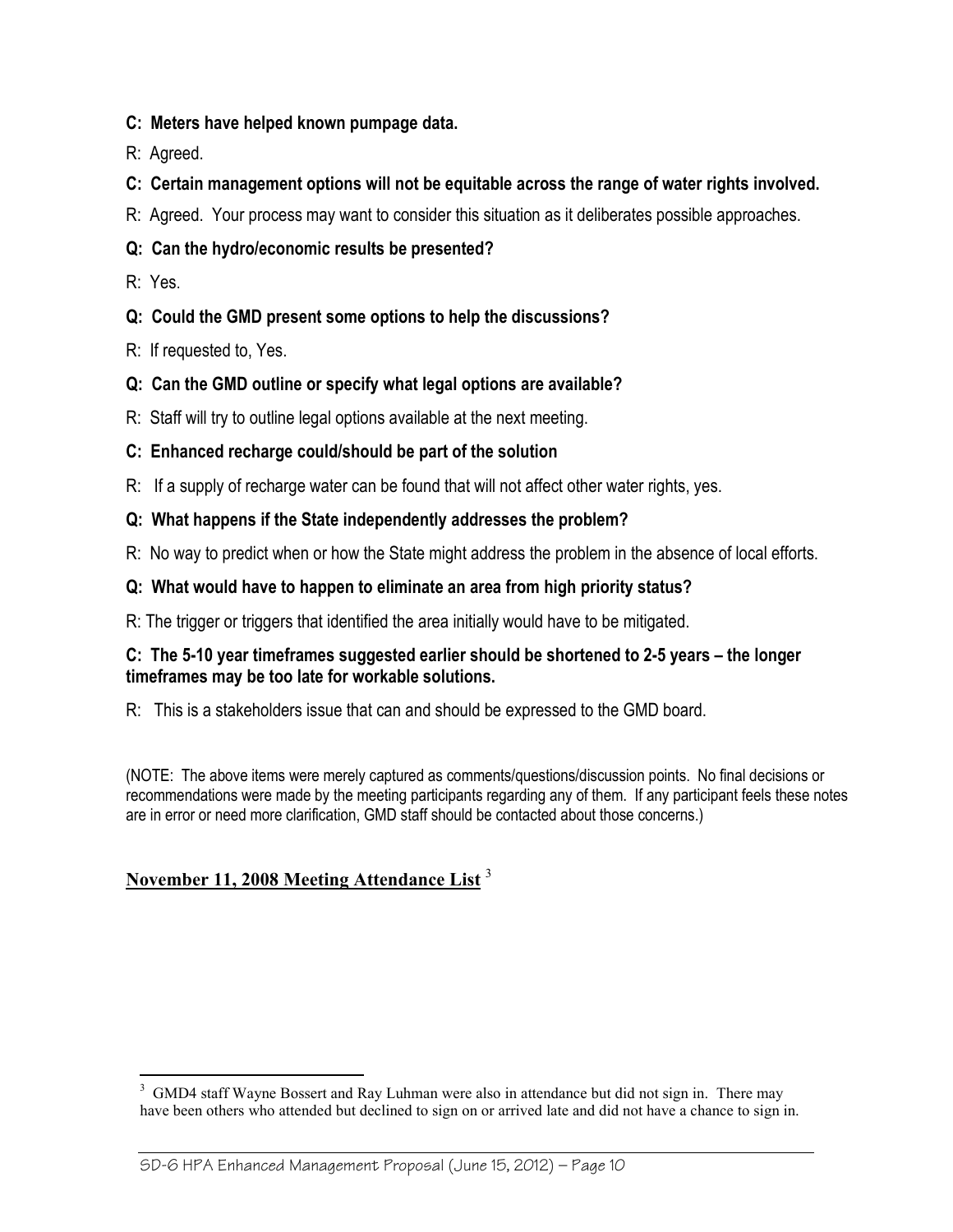$SD-C$  HPA MEETING ADDRESS/EMAIL Ame ADDRESS/EMAIL<br>Margaret Seegm/for Rt 1 Box/8/ Queen City Mo.<br>Port York. RRa Box94 House Ks DAVID MEANS BWR-STOCKTON Seeff Voss DWR - Stockton <u>Scorr Ross</u> Dwe-Stockf Kelly Ftewart  $\n *Qucl*  $-1$$ Bierfee Rt2 Box 95 Hoxis 14 Jemi Roge<br>Jan Andregg Fyle HC1Box91 Selda, 15 PO Box 56 Novie<br>HCI Boy 53 Mento Harles Stallings HOXIE BOX197  $Hoxie Box197$ HORIE BOX828 DAVIO ARNOLY  $M_{b}$  ok  $N_{i}$ ill Hoxie Bax 243 Craig Cooper<br>Marold Murphy Hoxie Box781 HOXIE Vous Johard Former  $H$ OXro evin Trenblay<br>Motold Baalna Haie Est Foote<br>Bruck Vilt Horio<br>Ully デレ ę,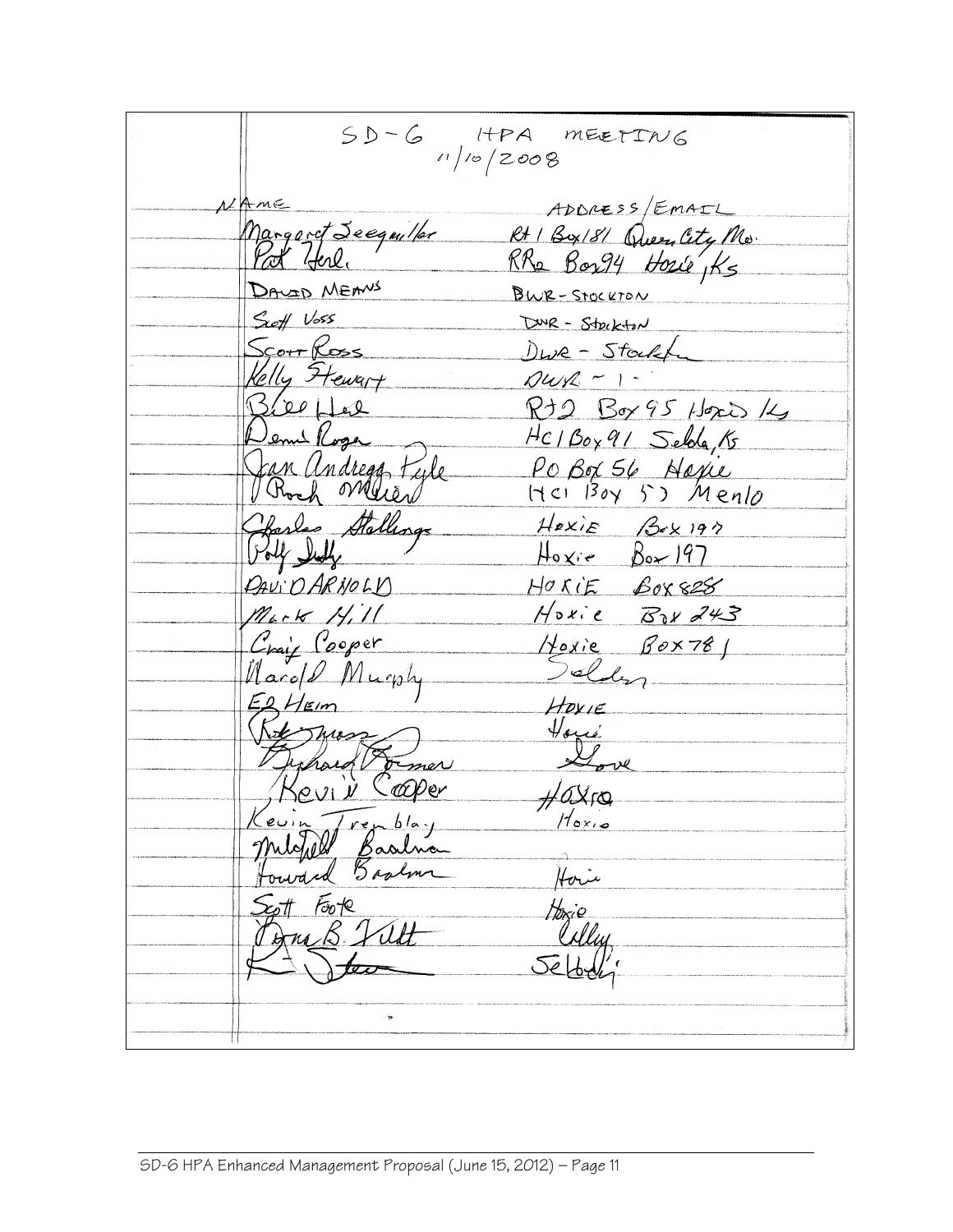# **February 4, 2009 Meeting (2):**

# **Sheridan HPA SD-6 February 4, 2009 Meeting Participant Comments (C) / Questions (Q) and District Responses (R)**

#### **Q: Does time and temperature reduce pumpage amounts (referring to electric wells being shut off during high temperature times)?**

R: Hard to say. The water use report data before the mandate and after might reveal an answer.

### **Q: Is there a way to find out how many wells there are in this HPA on the interruptible service?**

R: Not sure how much data and information is available from the power companies.

# **C: Soil moisture does not seem to be adversely impacted by the interruptible service.**

R: Noted.

## **C: Must be careful using a percentage reduction – the user that has already cut back gets hurt the worst.**

R: This may well be the case. It would need to be recognized in any recommendations that might be made from this meeting group.

## **Q: Are alternative supplies viable? Would setting aside acres work? Could the state and/or federal government be engaged to promote and assist in out of area water transfers or recharge?**

R: Alternative supplies are likely not viable. The Dakota and deeper aquifers have water quality problems and nobody has offered yet to transfer their excessive supplies to another location. Recharge may be part of the solution, but any recharge would have to come from local water supplies (area rainfall).

# **Q: Should the observation well network be increased?**

R: Several felt that the well network should be increased, but appreciated the costs associated with collecting new data – especially from dedicated monitoring wells.

# **Q: What is the effect of surrounding wells? Do they cancel gains made within the area?**

R: The hydrologic modeling done thus far is indicating that the reduced pumpage of one area benefits that area for a number of years into the future before surrounding pumpage begins to affect the area. This situation results due to the slow movement of groundwater, which can delay outside pumping influences for several decades.

### **Q: Are there other sources of water level data? What about well owners who have such measurements? Isn't some of this data available on the water use reports?**

R: It could be beneficial to have this data for consideration. How would be the best way to get it? GMD 4 can glean the water use reports and make this data available next meeting.

**C: Want to meet again on June 17, at 1:30 P.M. here in the Hoxie Elks Lodge, and discuss some model run results. Look at 20%, 40% and 60% reductions in total HPA pumpage – each percentage looked at by the same three methods as run during the calibration runs - % reduction across the board; % reduction via a CREP program; and % reduction via strict water rights administration by priority.** 

R: Noted.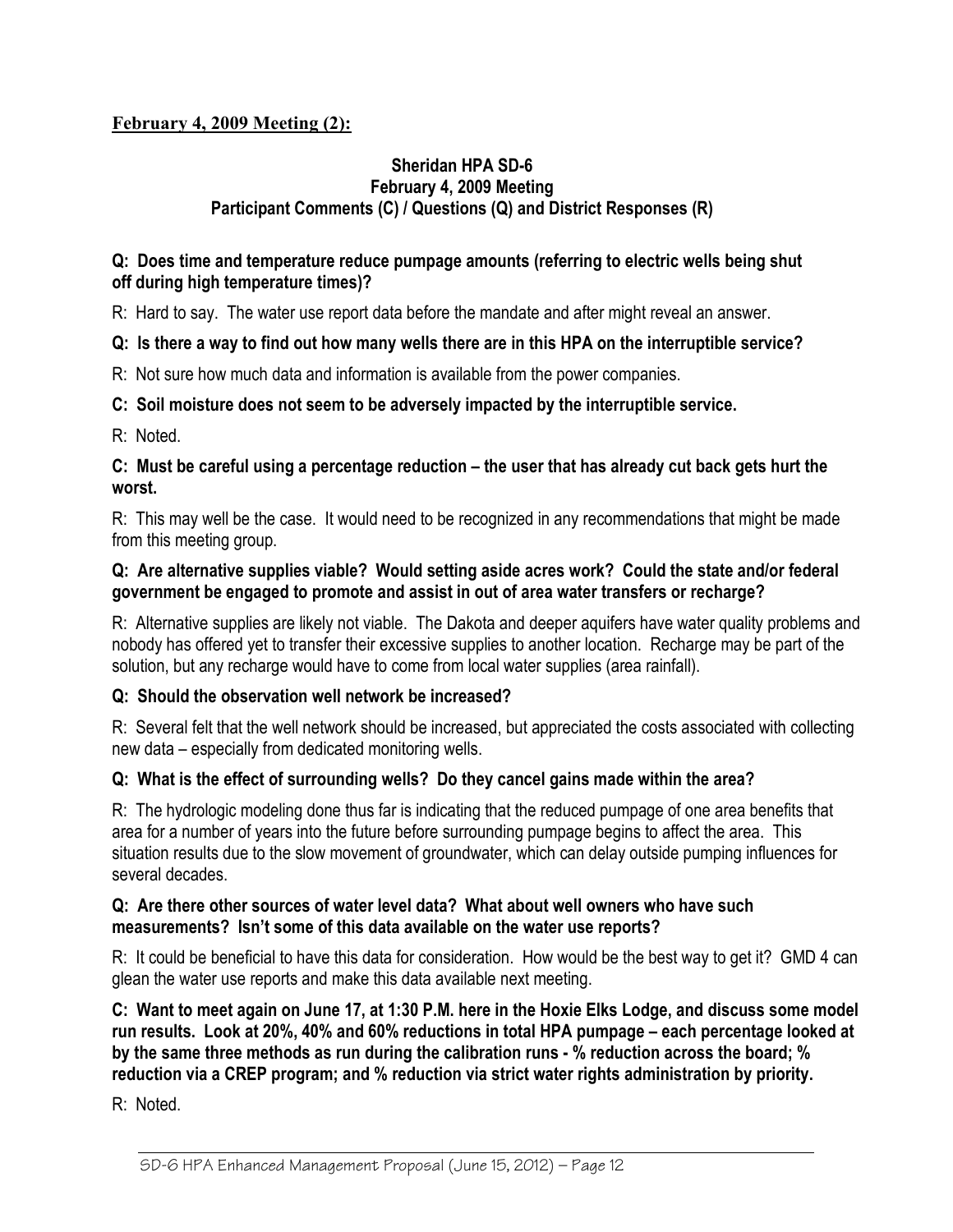(NOTE: The above items were merely captured as comments/questions/discussion points. No final decisions or recommendations were made by the meeting participants regarding any of them. If any participant feels these notes are in error or need more clarification, GMD staff should be contacted about those concerns.)

 $HPA-G(SDCovNT)$  $z/4/09$ NAME Ry Tul<br>Syst Foote<br>Lawy alstron<br>Kluin Tremble Baobh  $m\sigma$  $\mathcal{OM}$ 

# **February 4, 2009 Meeting Attendance List**: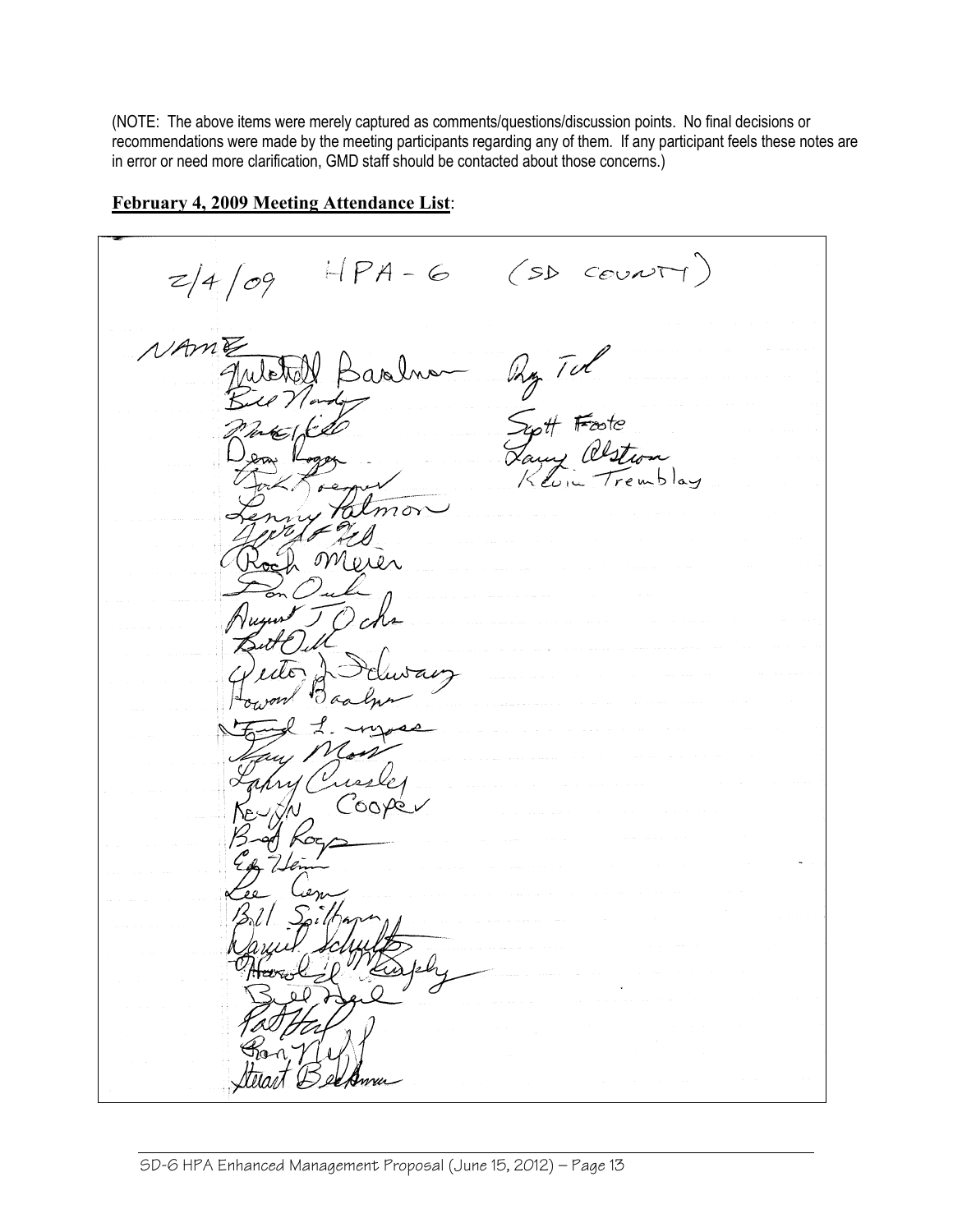# **Sheridan HPA SD-6 June 17, 2009 Meeting Participant Comments (C) / Questions (Q) and District Responses (R)**

# **C: I am still thinking "allocations" as the solution. Something needs to be done to reduce water use.**

# **C: Whatever is done, it must be enforceable. Voluntary solutions will not work or be fair.**

# **Q: Are there as of yet undiscussed options?**

R: One program that has not been discussed is the currently available multi-year flex accounts (MFA) – using this voluntary procedure to bring about reduced water use. The advantages are: can be done outside an IGUCA; can be tailored to any goal statement chosen; allows maximum flexibility of use for water remaining under the converted right; and is a 5-year process subject to review (and probably adjustment) every 5 years. Disadvantages are: currently a voluntary program – we'd need to find a way to make it mandatory; the MFA permits issued are based on actual historical water use, so they will be less equal than an allocation approach (tending to advantage those who pumped higher amounts of water); and currently requires the chief engineer to evaluate each water right and set up a MFA account individually.

# **C: Clarification – an allocation approach will require an IGUCA and an MFA approach will not?**

R: This is mostly correct. While an allocation approach will require an IGUCA, the MFA approach would not require an IGUCA. However, to make it mandatory will require a local regulation - which is being explored at this time, but is currently unknown. Moreover, if an IGUCA is requested, the IGUCA could require either approach so long as a strong enough case is built, and the chief engineer so decides.

### **C: For any HPA reduction in water use it seems the HPA area will be subsidizing non-HPA neighbors. Don't think we're pumping any more per well than users outside the HPA, we just have a higher density of wells pumping. As such, we need to reduce the wells.**

R: This is the exercise at hand. Reducing pumpage can come in a number of ways – reducing wells completely, reducing pumpage from all wells, scheduling pumpage, etc. The neighbors facing each other on either side of a HPA boundary is always going to be an issue.

### **C: We need to ease into the problem. I'd support an initial 10% reduction for 5 years and then step back and take a look before continuing on.**

R: This is a possibility.

### **Q: How was the area designated? Was it based on the 9 observation wells?**

R: The observation wells were used to generate an interpolated water level value for the center of every section. The 1997 section-center values were subtracted from the 2006 values and any section that declined 9% or more was identified. The reported water use was also aggregated for every section and any section that had more than 275 AF of annually reported water use was identified. Next, any 1/4 Township that had two or more identified sections, was designated as a HPA ¼ Township. Finally, the ¼ Townships were combined to form the 6 HPA areas.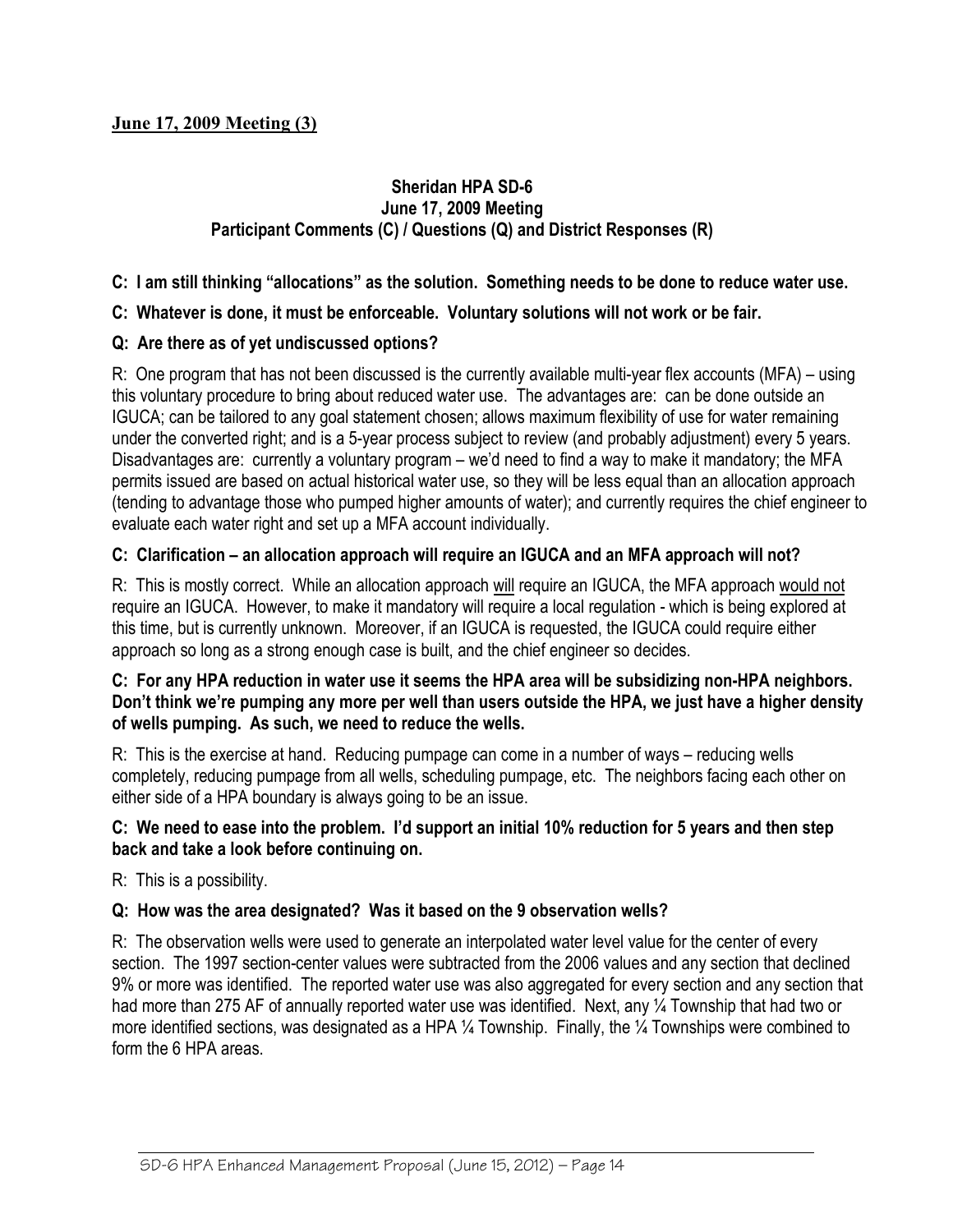# **Q: Should a survey be sent to all water users asking for input on alternatives?**

R: GMD 4 would support such an effort if desired. (This idea was discussed and consensus was that it would likely do little good)

#### **C: Organization is critical. The SD-6 HPA needs some form of organization. How do we provide a goal and a desired approach to the board without a recognizable organization?**

R: The group is free to organize any way they feel best or are comfortable with – formally or informally.

#### **Q: Can the MFA data that was discussed be placed on the website?**

R: Yes, it will be posted as soon as we can – likely tomorrow.

**C: The entire group present today should become the steering committee to begin advancing alternatives for consideration by everyone involved. Brent Rogers and Mitch Baalman should head the effort to capture several possible approaches to reducing water use. The resulting list should then be sent to all water users for consideration/discussion and soon thereafter another HPA meeting should be set.** (This comment was agreed to by all present and will be promoted.)

(NOTE: The above items were merely captured as comments/questions/discussion points. With the exception of the last comment, no final decisions or recommendations were made by the meeting participants. If any participant feels these notes are in error or need more clarification, GMD staff should be contacted about those concerns.)

#### **June 17, 2009 Meeting Attendance List**: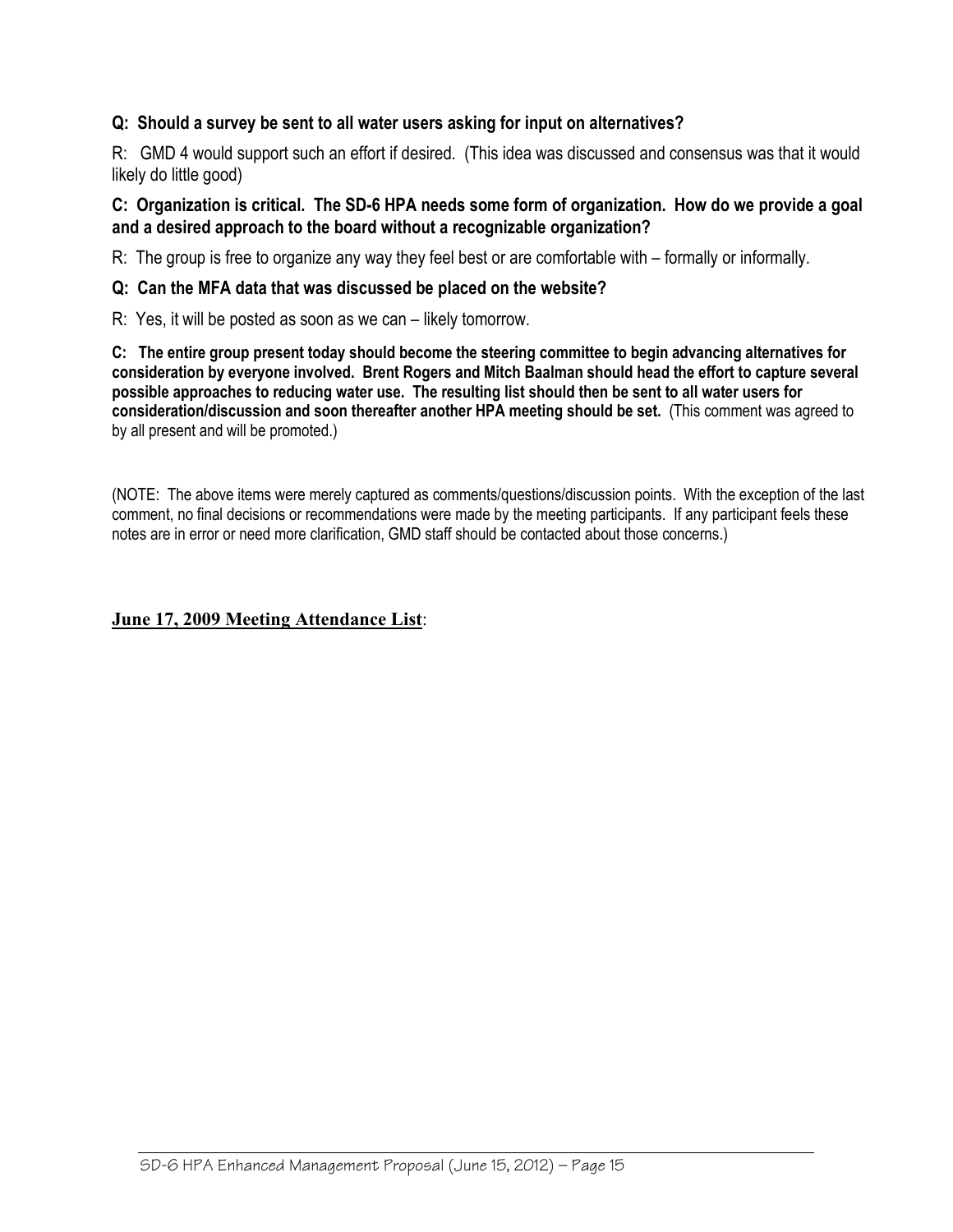| HPA SDY MEETIN ATTENDANCE             |                                               |  |  |
|---------------------------------------|-----------------------------------------------|--|--|
| Wayne Baset                           | $TUNE$ $17, z009$<br>$H_{\text{OHE}}$ $E(KS)$ |  |  |
| Ray Culleran<br>Koge                  |                                               |  |  |
| Jaro Balma<br>Sept Voss<br>Dail Mean  |                                               |  |  |
| Roch Merer<br>Billfal                 |                                               |  |  |
| emi Kozen<br>$\mathcal{C}_{on}$ Out   |                                               |  |  |
| Butt Pul<br>twait Beykman             |                                               |  |  |
| 7) Apill<br>In Moss<br>JEFF TORLUEMKE |                                               |  |  |
| Howard Soclaror<br>$F - 2$ moss       |                                               |  |  |
| faldade                               |                                               |  |  |
|                                       |                                               |  |  |
|                                       |                                               |  |  |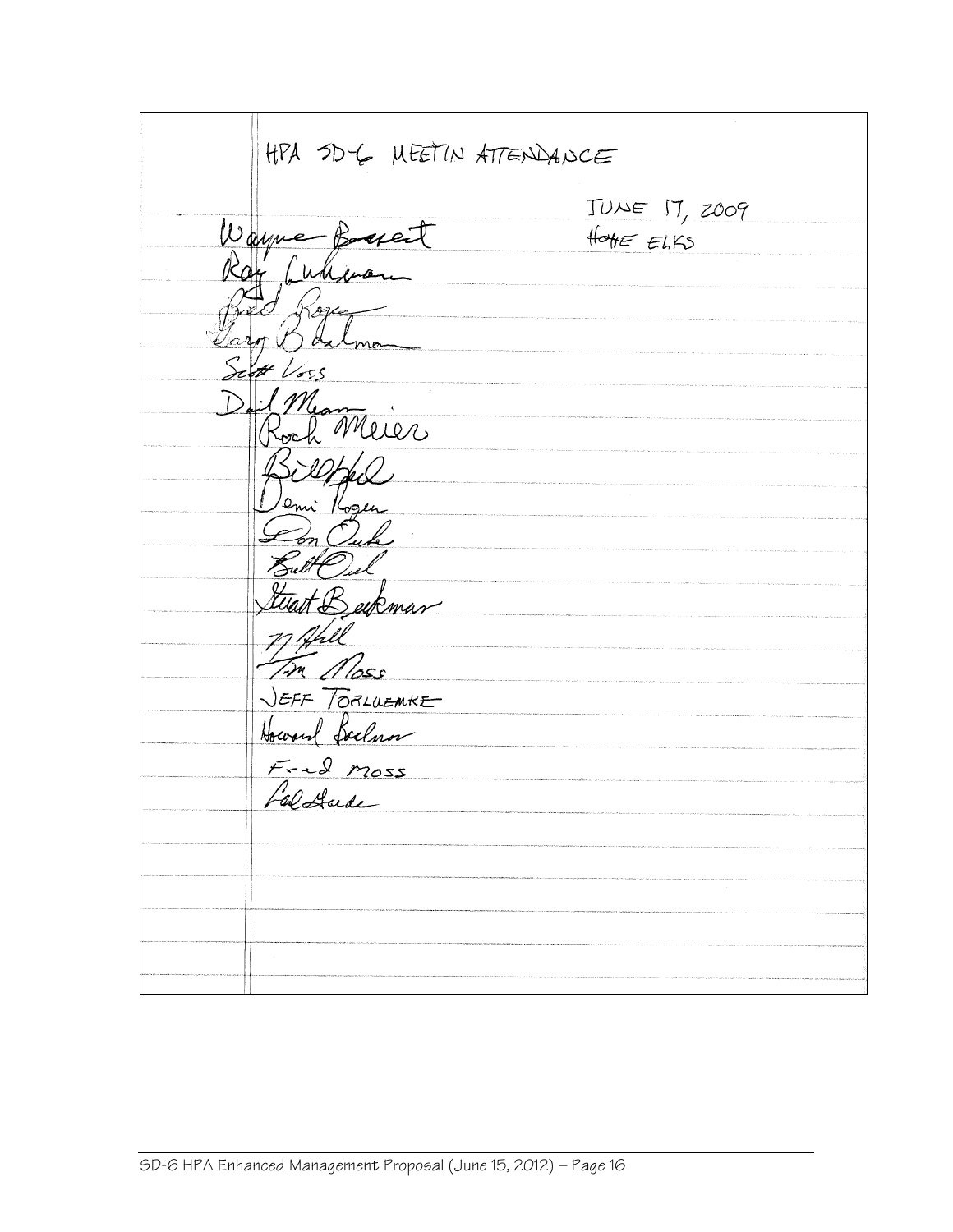**January 25, 2010 Meeting (4)** 

*January 25, 2010 HPA Meeting for SD-6 – Page 1* 

# *Sheridan HPA SD-6 January 25, 2010 Participant Comments (C), Questions (Q) and District Responses (R)*

*The meeting began with an intro by Mitchell Baalman who synthesized the last meeting discussion and reiterated the overall goals of the meeting – to continue discussing possible goals to reducing water use to achieve the state water plan goals (slowing the decline rate and extending the economic life of the aquifer), and approaches to achieving the selected goal(s). Another discussion point for this meeting was the potential use of a 2010 AWEP program in moving the process forward. Mitchell asked GMD 4 staff to cover the developing 2010 AWEP effort.* 

*Wayne Bossert and Ray Luhman covered the developing 2010 AWEP application – essentially an application that would provide HPA landowners with an option (voluntarily) to permanently convert irrigated acres for a NRCS practice payment. The use of this program could be at least a partial solution to achieving any reduction goal eventually set by the group. GMD 4 needed to know if this HPA wanted to be included in the 2010 application or not.* 

*Q: Clarifying that it would be a voluntary program for the producers. (Yes)* 

*Q: What might the practice payment rates be?* 

*R: GMD 4 would like the group's input, but early values (based on all the WTAP applications) are suggesting a 3-tiered rate proposal based on the amount of irrigation water applied – the highest rate would be about \$2,300-2,400 per acre; the mid rate at \$1,700-\$1,800 per acre; and the lowest rate at \$1,200-\$1,400 per acre. The 3 tiers of water use suggested are: 1.1 AF/Ac and more (high); .8 – 1.09 AF/Ac (medium); and .79 and less AF/Ac (low) – 1/3 payable each year over a 3-year period.* 

*C: The local operators may be unduly affected if too many absentee landlords participate.* 

*C: I still prefer the previous suggestion of a mandated approach for all water rights (either MFA or per acre allocation) – especially if it can be done outside an IGUCA.* 

*C: It's time that something got started – even if it's a small step forward. Otherwise the issue will get discussed to death and nothing will be done.* 

*Q: What are the advantages/disadvantages of using AWEP to jump start the forward progress?* 

*R: Advantages: all water use retired via AWEP will reduce the water use reductions that must be achieved to meet any chosen goal by other means; it's a voluntary program with a practice payment. Disadvantages: Reducing full water rights is not the best economic way to achieve any chosen reduction goal (it's not the worst either).* 

*C: Perhaps a 20% reduction across the board would be tolerable – especially w/ advanced crop hybrids and other technology on the horizon.*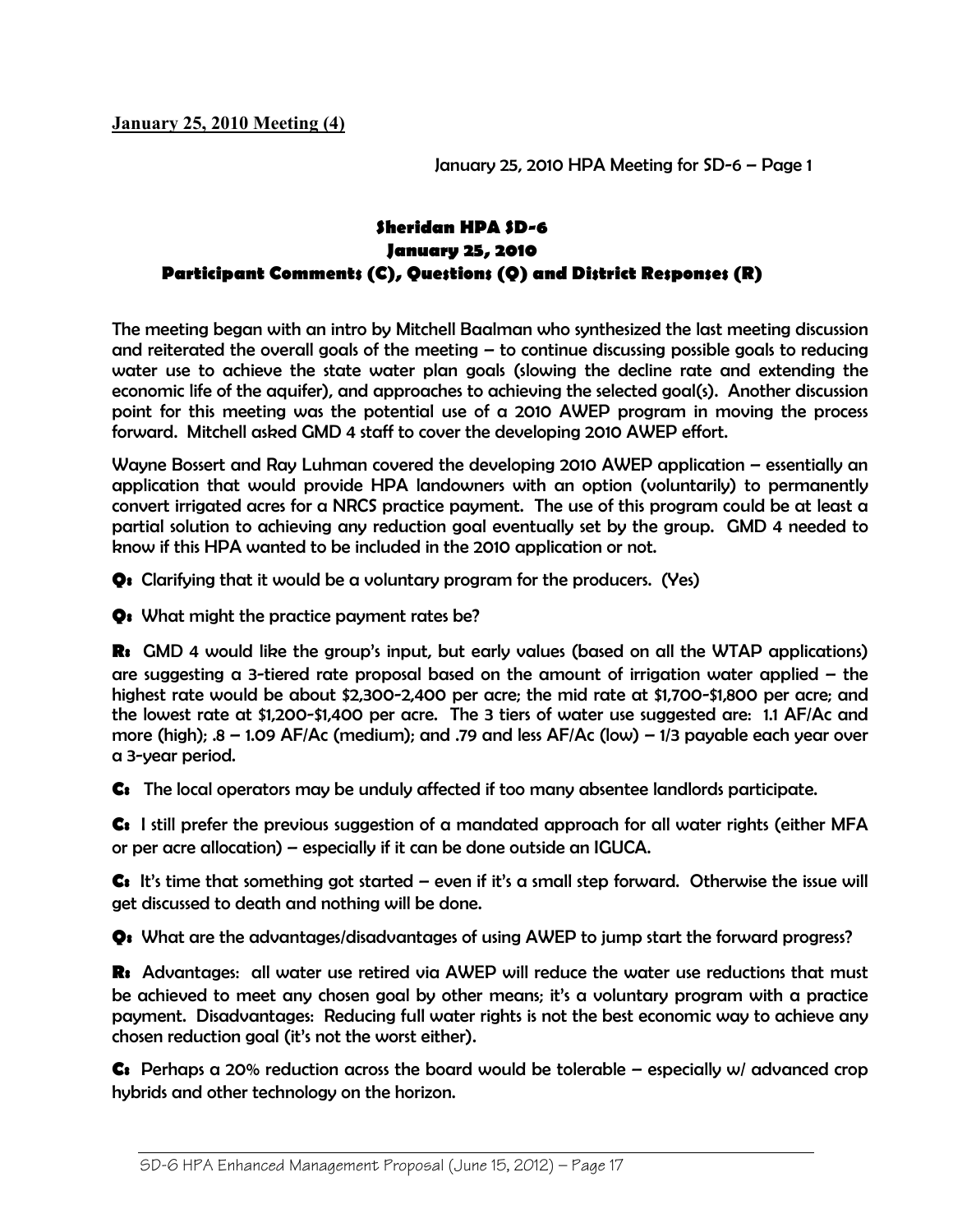*C: I'm not so sure a voluntary payment is needed to get everyone to participate.* 

*Q: What are the differences between a 5-year allocation and converting a water right to a 5 year multiyear flex account (MFA)?* 

*R: A 5-year allocation (example: 45 inches over 5 years – or 9 inches per year) is limited to the 45 inches, but in no single year can the right exceed its annual appropriation before the change. The MFA is essentially some percentage (not to exceed 90%) of the average annual usage (between 1992 and 2002) times 5. Being based on actually usage with a percentage conservation reduction, the total 5-year water right can be used with no limit other than the total quantity. The MFA is more flexible for the producers, but is going to be a little more difficult to require.* 

*Other discussion Points: Chief engineer recently met with the GMD 4 board and expressed the following (relative to enhanced management):* 

*a. he is supportive of exploring local GMD regulation(s) that could mandate MFAs for all water rights if the district wants to draft such regulation(s);* 

*b. no one can guess when or who will decide to address the decline problem if this process doesn't work;* 

*c. he wants to find locally workable solutions to the overdraft conditions in the Ogallala that involve the GMDs and their affected members, and also maximize the economic returns from any pumpage reductions;* 

# *Directions:*

*1. The group should meet again following the GMD 4 annual meeting (3:30 P.M.-ish, February 17, 2010) to decide if SD-6 HPA should or should not be included in the AWEP application. Staff should notify everyone of this direction by invitation which should include a statement to the effect that the meeting will be held to make certain decisions regarding the AWEP program and the possible choice of a HPA goal that would reduce all water use in the HPA by 60%.* 

**January 25, 2010 Meeting Attendance List**: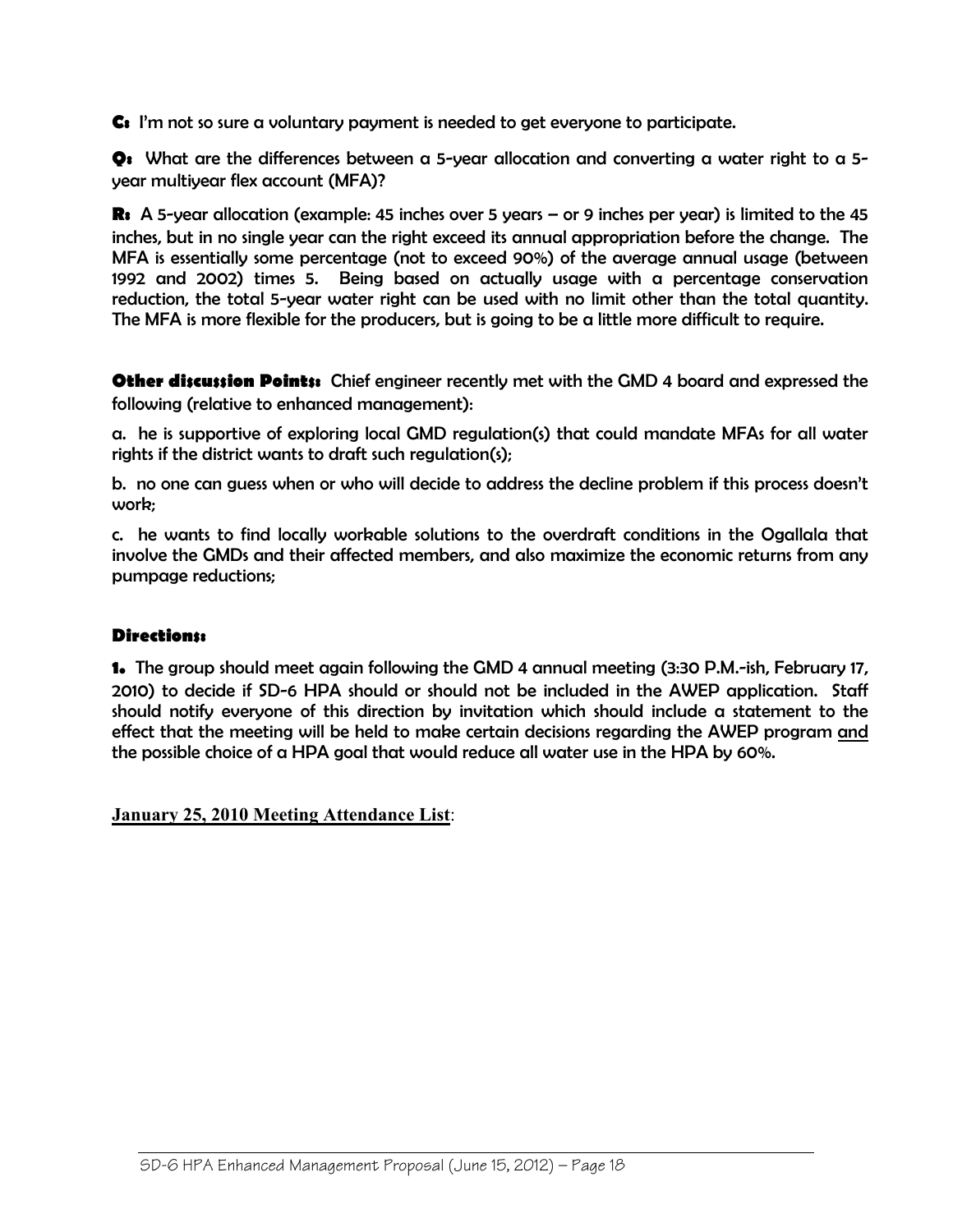$\int \tan 25$ , 2010 SD-6 HPA MTG Bossert  $\mu)$ ayne Whma  $\frac{1}{k^{2}}$ ve B<u>e</u> Bee a Kil Kany alstrom Cooper os Kd 2 moss Pellmar Howard, Bag Facto Migly Beckman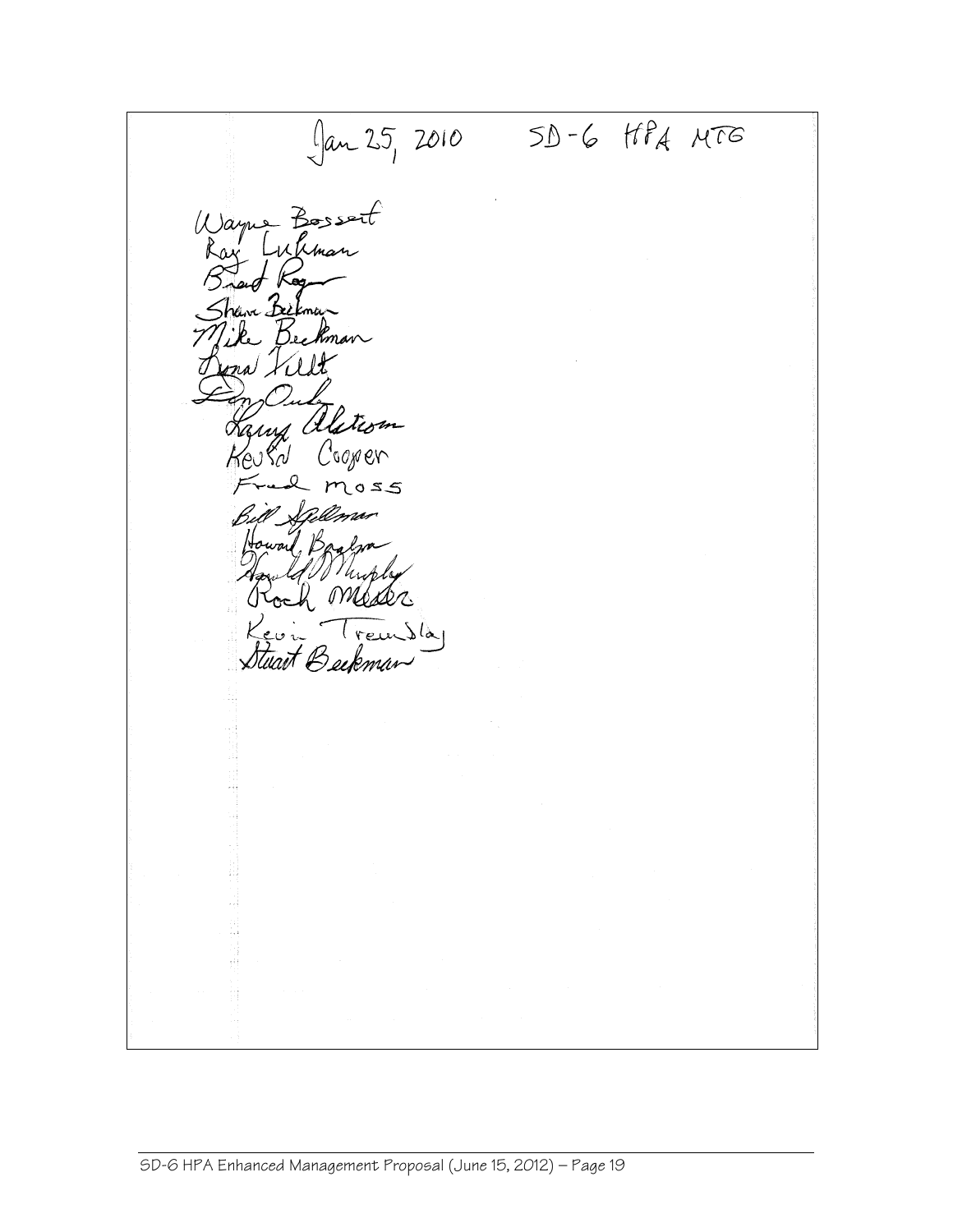**February 17, 2010 Meeting (5)** 

*February 17, 2010 HPA Meeting for SD-6 – Page 1* 

# *Sheridan HPA SD-6 February 17, 2010 Participant Comments I, Questions (Q) and District Responses I*

*The meeting began with an intro by Mitchell Baalman who indicated that there were two meeting items to discuss: 1) Participation in the developing AWEP proposal; and 2) continued discussion on the selection of a goal statement for the HPA.* 

*Q: In regard to the AWEP proposal, why are we expecting a payment to stop irrigating when we have gained from it? Shouldn't we be solving these problems by ourselves?* 

*Q: Are we trying to form some entity so that we can qualify for AWEP?* 

*R: No. The entity (SD-6 HPA) was formed several years ago and AWEP has come along since that time.* 

*Q: What if the federal funding does not get completed?* 

*R: The GMD is working with DWR to conditionally forfeit water rights pending the final federal payment. DWR has already indicated agreement with the concept.* 

*Q: Will the irrigated acres approved for conversion be ranked? By whom? How?* 

*R: NRCS will be ranking producer applications, but we don't know on what specific basis. NRCS*  has indicated a willingness to accept recommendations from the GMD regarding ranking, but *these would be recommendations only.* 

*C: I believe we should agree to be included in the AWEP proposal. The opportunity could help the area achieve any goal that may be set.* 

*Q: What is an IGUCA? How does it differ from other possible approaches of reaching a goal?* 

*R: An IGUCA (Intensive Groundwater Use Control Area) is a formal approach to solving a water supply or water quality problem. It also allows the problem to be solved with other than priority administration actions. Once requested, the process is largely in the hands of the chief engineer – including the choice of any corrective control measures. There are other ways to solve a water supply problem without formally establishing an IGUCA. One such approach is a local GMD regulation implementing an allocation schedule - annual or multi-year.* 

*Q: How can a potential goal statement be framed?* 

*R: There are many ways to express or frame a goal statement. Examples are: 1) every water right reduces its current use by "X" percent; 2) Total HPA pumpage be reduced by "X" percent;*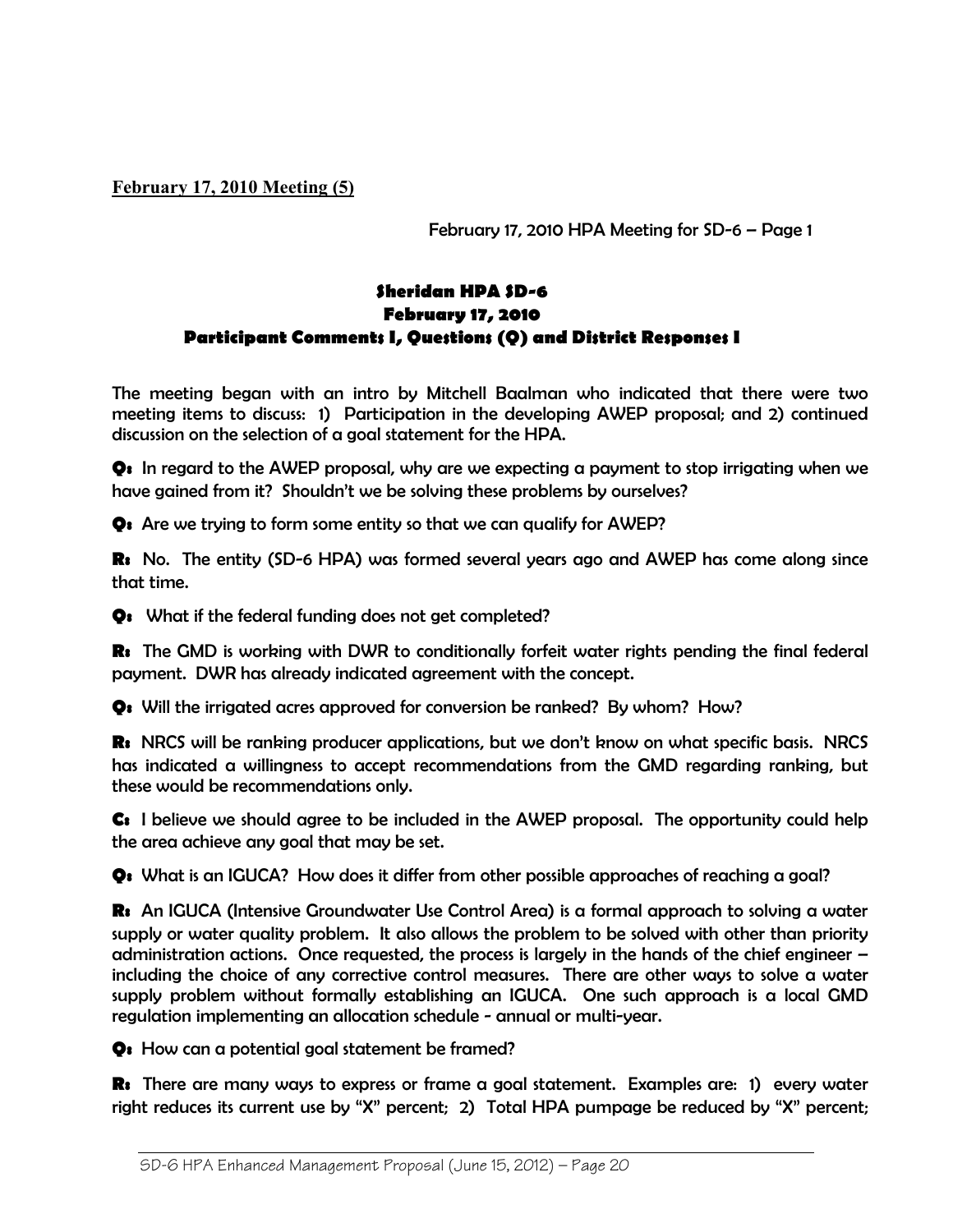*3) the average decline rate be reduced by "X" percent; 4) the average HPA decline rate be reduced to 150% of the overall GMD average decline rate; 5) each water right be converted to its average acre-inches per acre use based on the past 10 years of reported use and reduced "X" percent if it exceeds a nominal 11 acre-inches per acre; 6) …* 

*C: I think we should contact every water right owner and tenant with a ballot question to solicit their preference for one of three possible water right reduction levels restricting all water rights to: a) 13 acre-inches per acre; b) 11 acre-inches per acre; or c) 10 acre-inches per acre.* 

*C: Things need to be simpler – there are too many alternatives being considered all at the same time.* 

# *Directions:*

*1. GMD4 staff prepare a data set of a 25% reduction in total water use from current usage applied to all water rights in the HPA giving deference to those water rights that have already reduced their water use to below the HPA average of 14 inches per acre. This application is to be a trial run to look at both the quantity and method of reductions for further discussion. When completed, schedule another meeting to present it and discuss it further.* 

**February 17, 2010 Meeting Attendance List**: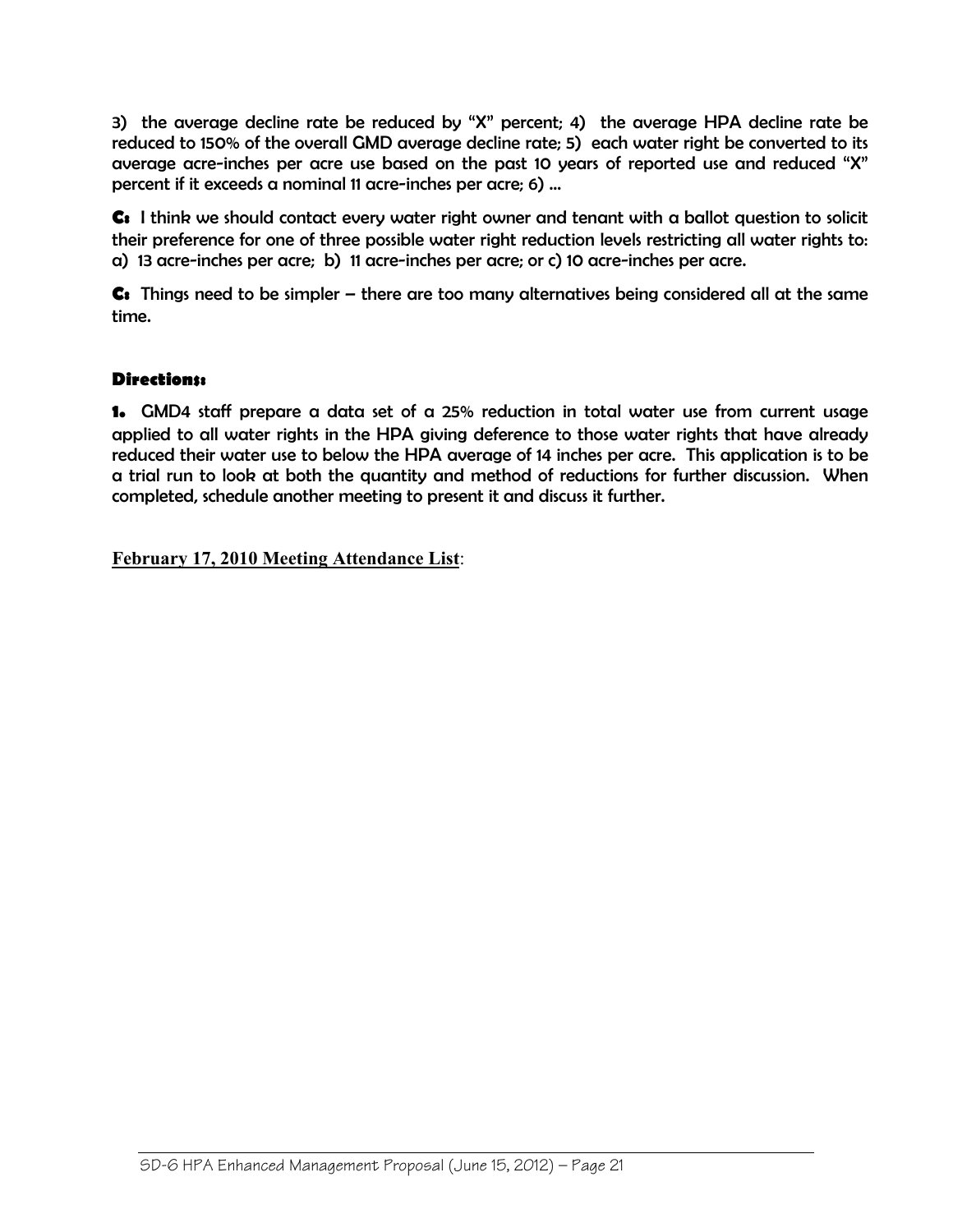FEB 17, 2010  $5D-6$ NEETING HOULE ELKS Alcay Mouch e Dedem Buk,  $\mathcal{D}_{\sigma\tau\tau}$  ( Mark A  $\mathcal{L}_{\mathcal{O}}$ tt Foote mes Wayne Bosses<br>Ray Luhman<br>Brent Rogers 'Ra Kin Stuart Bukman h'<br>''Um and <u>t</u> dona B. Fildt 71 i Mos  $Cob$  for Revin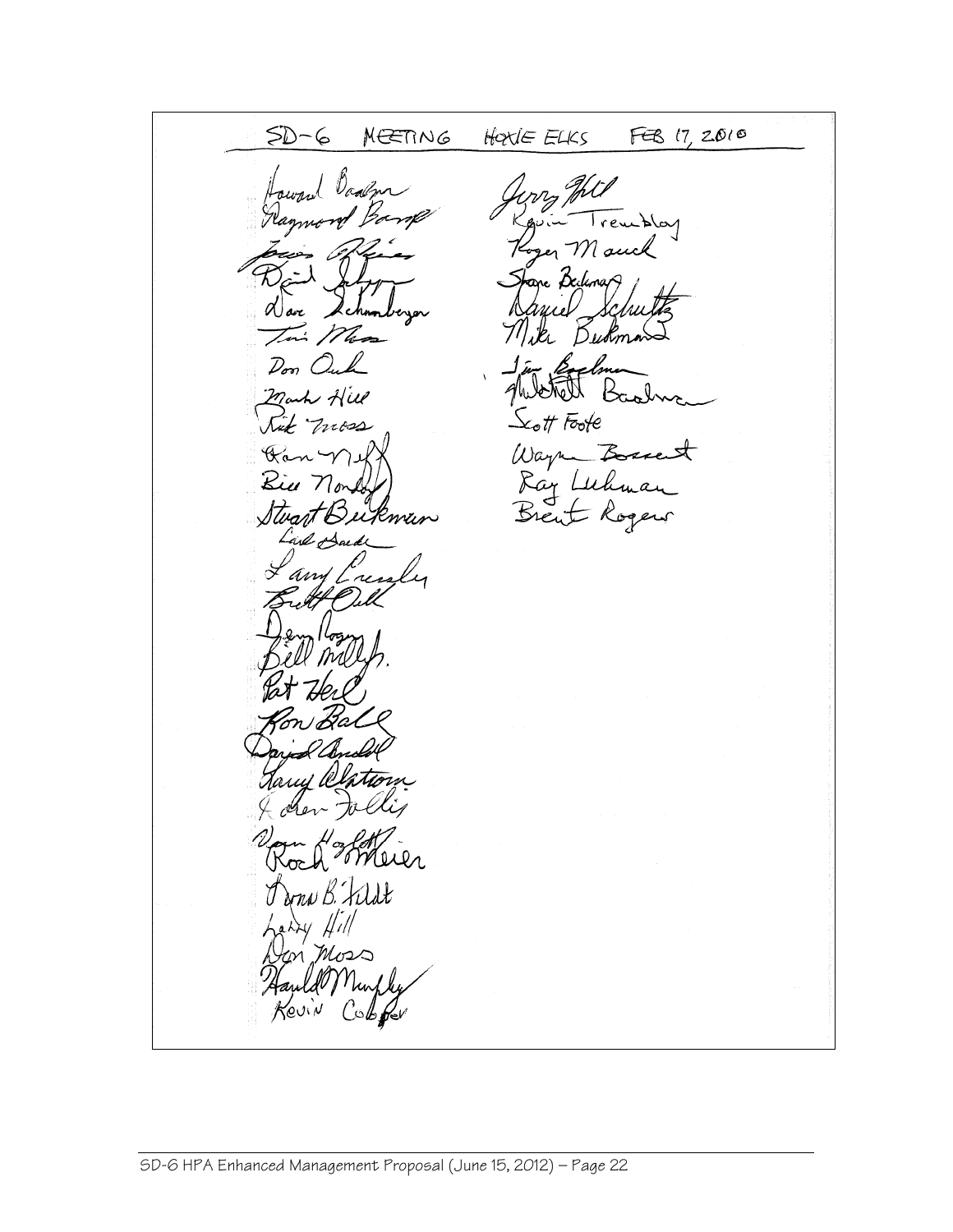**June 23, 2010 Meeting (6)**:

*June 23, 2010 HPA Meeting for SD-6 – Page 1* 

# *Sheridan HPA SD-6 June 23, 2010 Participant Comments (C), Questions (Q) and District Responses (R)*

*The meeting began with an intro by Mitchell Baalman who indicated that this entire effort is still a work in progress and that few decisions have been made. Mitch referred to the agenda which*  was included in the meeting notice and had 4 items. Mitch finally indicated that the meeting *notice was dictated by he and Brent Rogers and was NOT the product of GMD 4 staff.* 

*C: (RE the concepts listed in the meeting notice) Rights that increased their acres later in the data period being used should not have the added acres apply to their average acres.* 

*C: (RE the concepts listed in the meeting notice) Current regulations still allows increases in pumpage.* 

*C: The selection process for the HPAs is still being questioned by some.* 

*C: Everyone district-wide should be reduced equally or nothing should be done. Did not feel that reducing use inside the HPA while others just outside did nothing is fair.* 

*Q: How did the reductions come to be applied only to irrigation rights?* 

*R: Original thinking was that the majority of non-irrigation rights were stockwatering rights where a significant amount of the local economy was being generated and where most of the irrigated corn was ending up.* 

*Q: Is this process a takings?* 

*R: No one knows yet, but the idea is to leave the water rights alone and through an order, restrict these rights based on the enhanced management program adopted – meaning a 3 or 5 year restriction.* 

*From here the discussion turned to considering the 9 concept elements to re-assess if these were still the desire of the group or not.* 

#### *1) A mandated reduction of water usage in the HPA resulting in less total usage:*

*Show of hands vote to continue developing this effort was in the affirmative – noting that not everyone raised their hand in the affirmative, but no one raised their hand in the negative.* 

### *2) That all non-irrigation rights be exempted (for economic concerns):*

*Following information that this concept is likely illegal, the consensus was to eliminate it from further discussion and development.* 

#### *3) A significant penalty be imposed for water use violations:*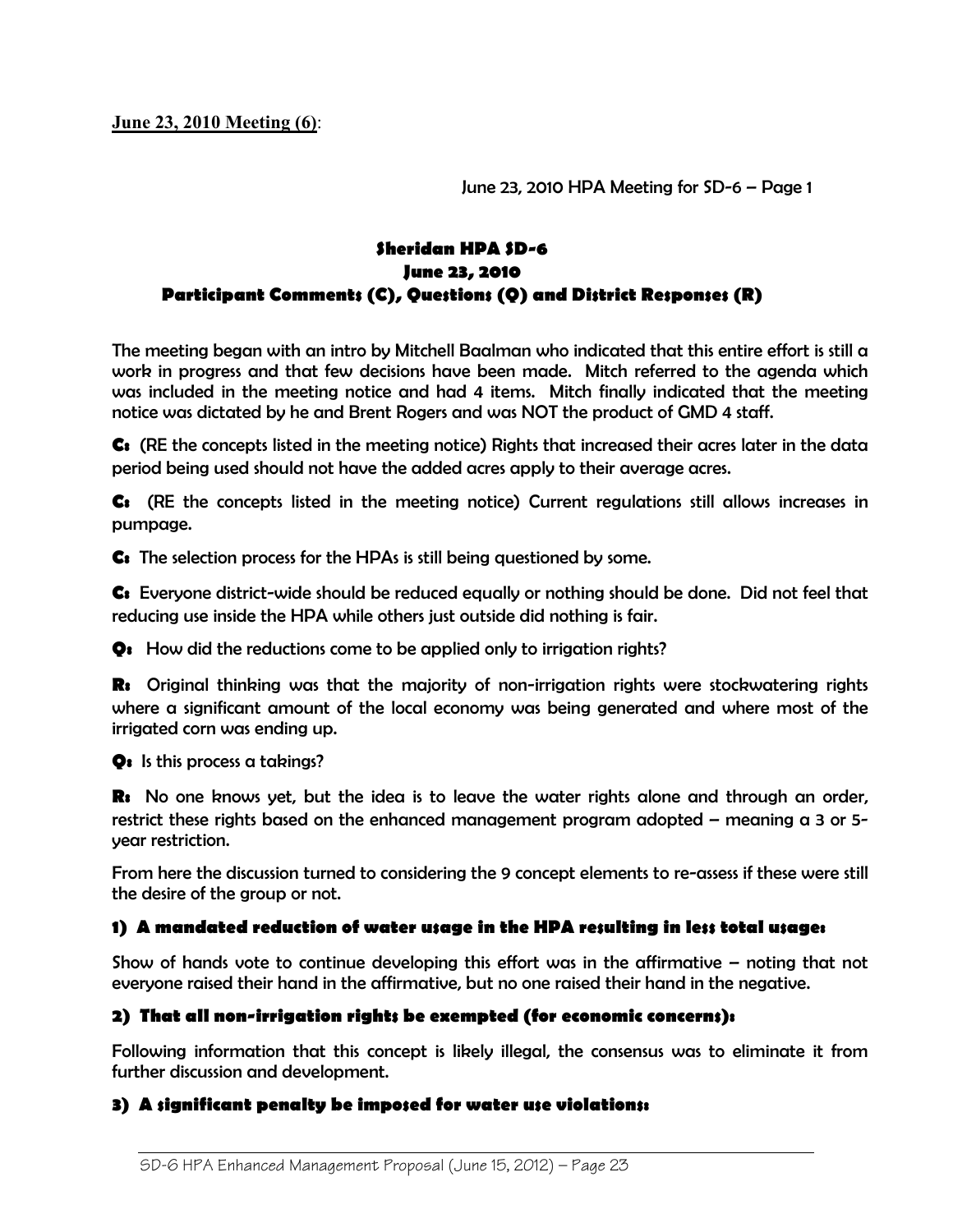*Consensus was to retain the concept and develop specific procedure in the development of the HPA regulation if and when that time comes.* 

# *4) Subsequent impairment complaints be considered by DWR in the context of the enhanced management efforts ongoing;*

*Consensus was to retain this concept* 

# *5) The regulation implementing these conditions be automatically sunsetted after the specific program period – to be locally amended or eliminated per stakeholder decision;*

*Consensus to retain this concept* 

# *6) Individual water right priority be a non-factor;*

*Much discussion but on a show of hands vote, 20 voted to retain this concept and 7 voted in the negative.* 

### *7) Water rights that have reduced their recent water use be reduced a lesser amount;*

*Consensus was to retain this concept.* 

# *8) That an IGUCA approach (Intensive Groundwater Use Control Area) not be taken;*

*Consensus was to continue developing a bottoms-up approach outside the IGUCA process until this is no longer an option.* 

# *9) That water rights already in a set-aside conservation program, or have not used water at all in the specific target years, not be penalized:*

*Consensus was to retain this concept.* 

*C: GMD 4 staff offered to meet with any group who wanted to catch up by going back to the beginning to cover again the introductory presentations.* 

*C: GMD 4 staff stated that they have offered very little in the way of suggested goals and/or approaches. The role of GMD 4 in this process is to find a way to implement whatever the group decided should be their future goal(s) and approaches.* 

*C: There needs to be a more formal approach to this process. Suggested a voting procedure – 1 water right, 1 vote.* 

*C: Agreed that a voting process is needed for decisions, but felt there needed to be some input mechanism for those who cannot attend or are absentee – suggested a ballot be provided on all the issues.* 

*C: Felt that there has been enough opportunity for anyone to get involved if they wanted to. Absentee landlords have been getting meeting notifications and have had ample opportunity to get with operators if they were interested or concerned.* 

*This issue broke into many side discussions and comments – all of which were not able to be captured. There were clear differences of opinion on the issues of: 1) voting in meetings such as this one; 2) getting input from the remainder of the stakeholders who have not been*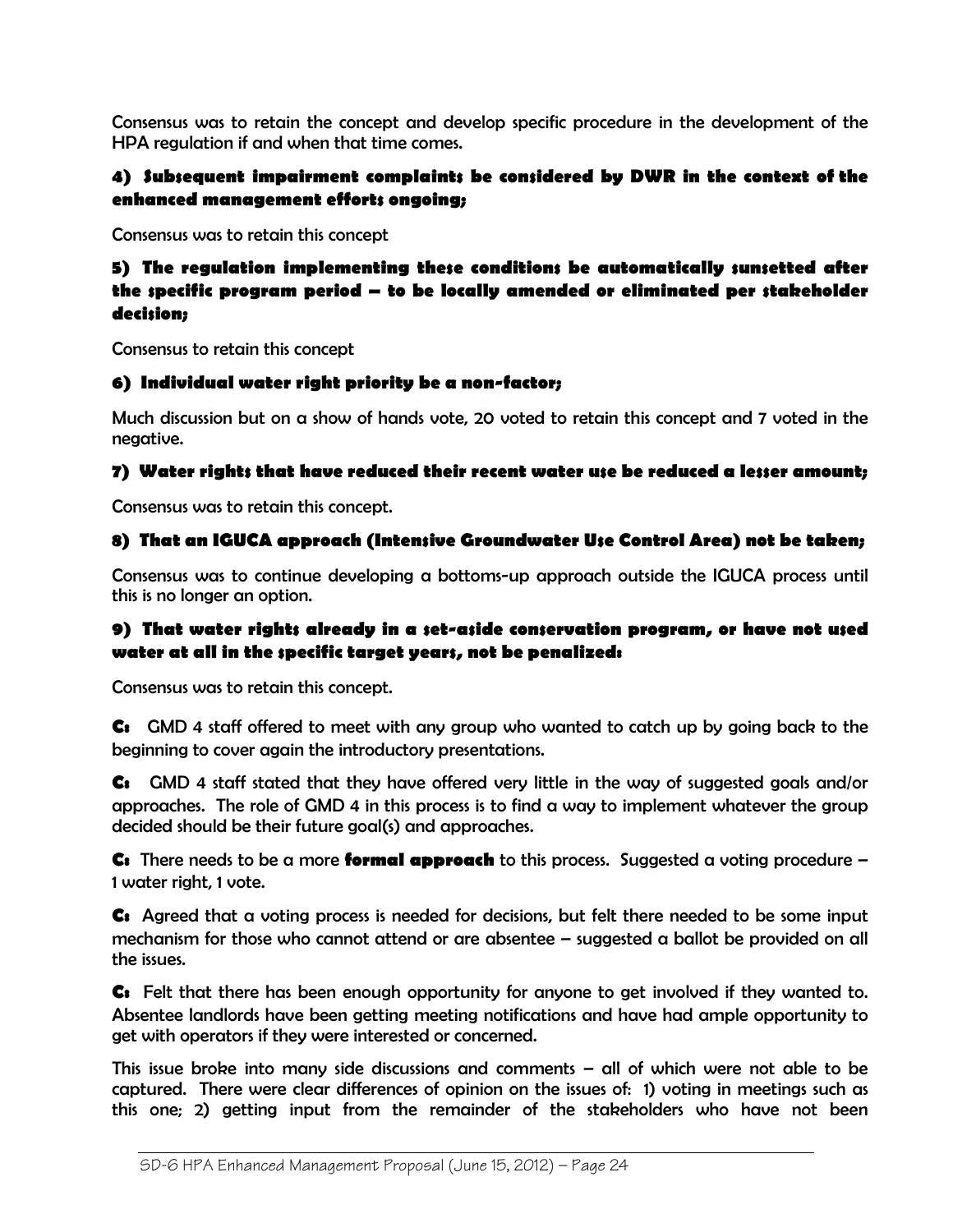participating; and whether the additional input should be formal (by voting ballot) or informal *(by questionnaire or survey). There were also comments concerning who should be receiving the ballots/surveys.* 

GMD 4 staff suggested a more formal informal process might include a process where the final *recommendations to the board be made in the form of a petition requiring a set number of signatures. It could also be argued that the required public hearings for the management program, any regulations done for this effort, and the added public hearing for the final recommendations, constitutes enough of a formal process. GMD 4 staff also indicated that the*  group could organize however they wanted to and get as formal as they wanted to. It is not *certain that any consensus was reached on this concept.* 

*C: GMD 4 staff spoke about the future steps involved and presented them in the hopes they would better clarify the process and pitfalls ahead and give everyone a wider perspective of the process – and showing how several of the most important concepts are being incorporated.* 

*C: The idea of a fund-driven program was suggested again. Basically any exceedance of the designated multi-year allocation would command a payment into a special fund that would then be used to retire water use to eventually achieve the goal.* 

### *Directions to DWR or GMD 4:*

*1. None* 

# **June 23, 2010 Meeting Attendance List**: <sup>4</sup>

<sup>&</sup>lt;sup>4</sup> Attendance sheet failed to get dated. GMD4 staff printed a few of the names whose signatures were not legible.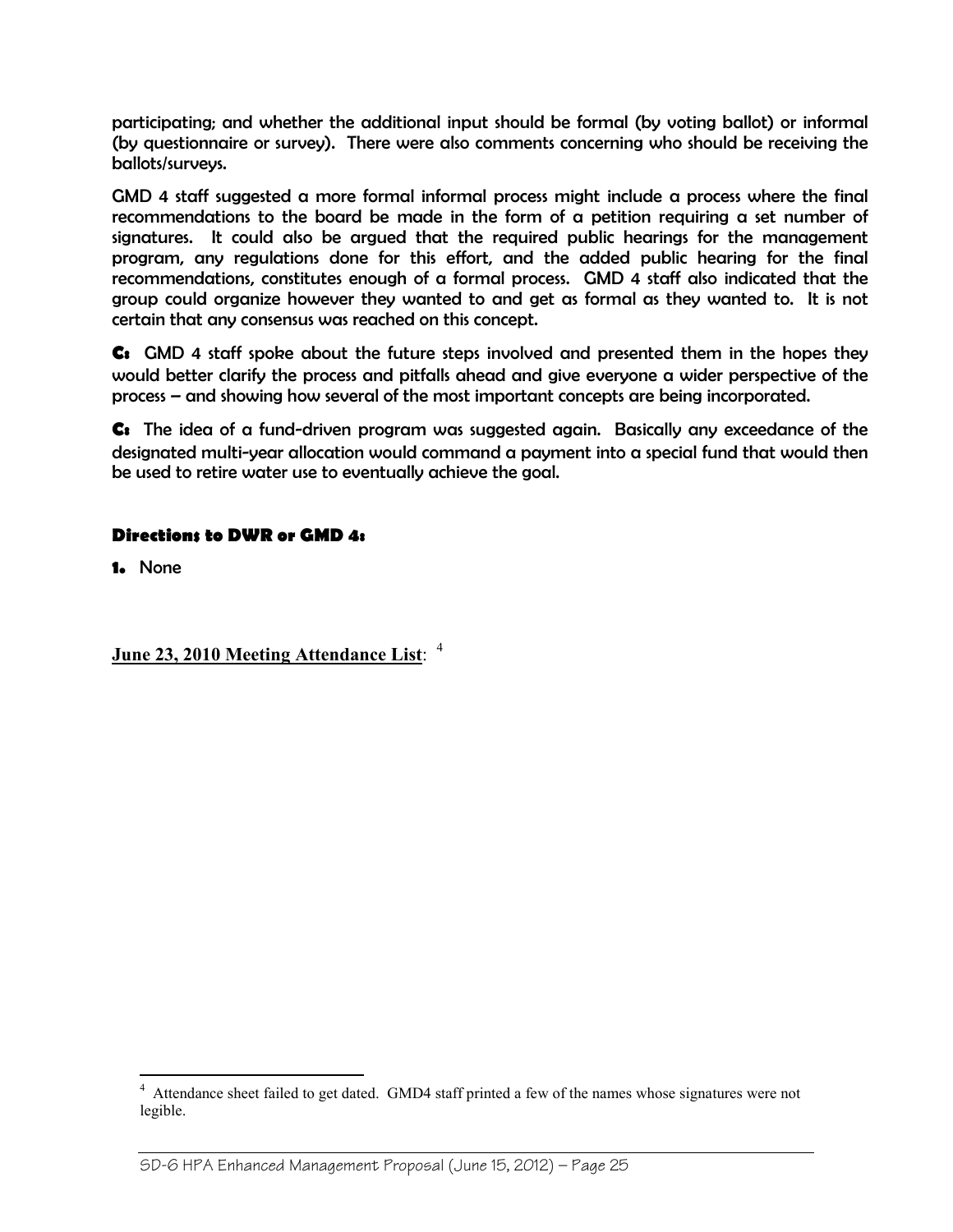$NAME$ Kon Ball Jarne 'd Michael Porsch  $O_{c}h$ لمتر Mol KellY Schi ์<br>ซr Chris Bange Richard Horn Bill Spillman AYTON<br>BILLIPS Biller bhly e moss  $\mathcal{F}_{\gamma}$ **STALIHNGS** Meier isp LEGNA DAPRELL FELDT ALLEN  $FELD$ ALBERS  $M_1E_4$ BAALMAN Shane Beckman Scorr Ross on Beekman eeKma~ elkman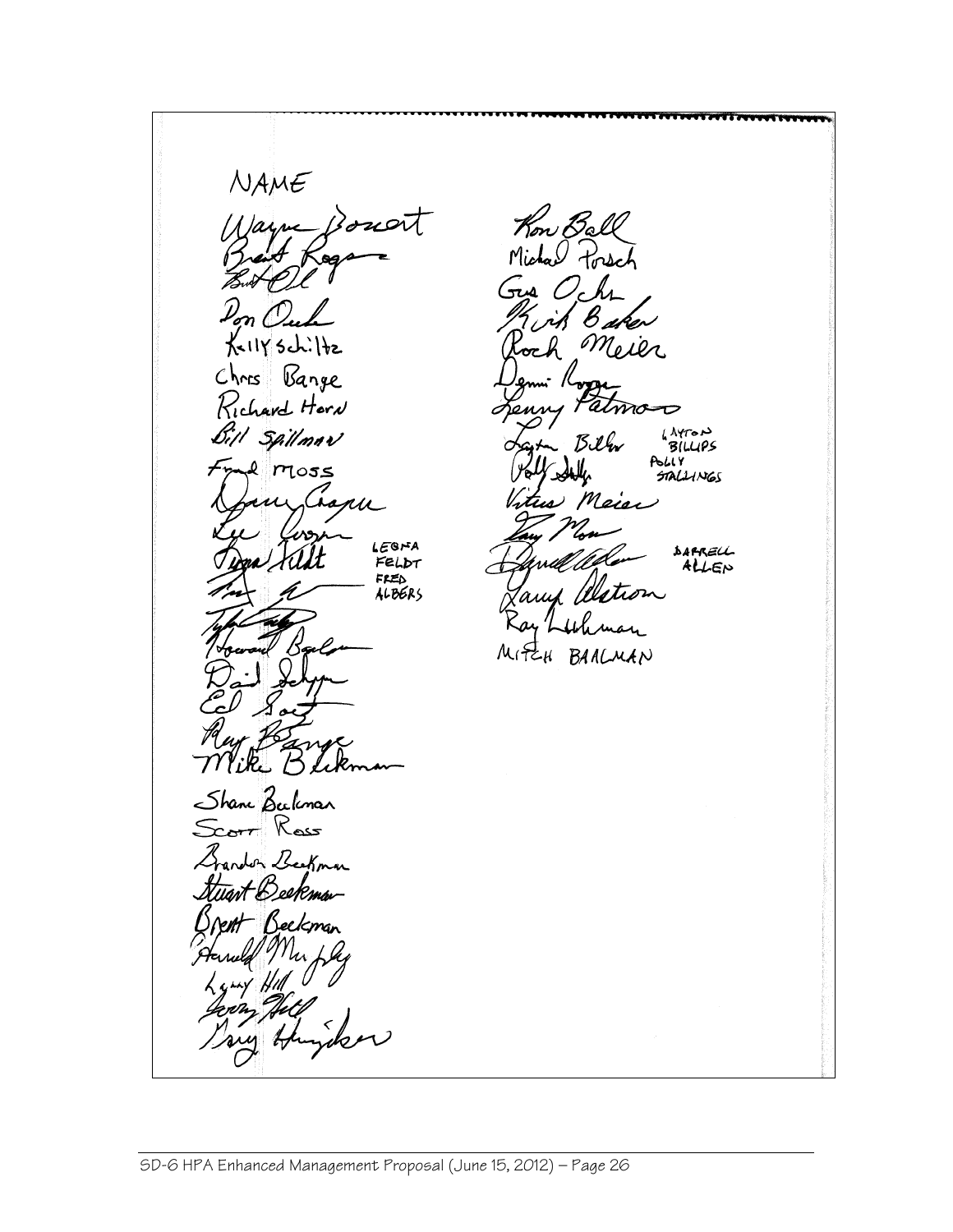# **December 16, 2010 Meeting (7 - Joint Stakeholders and DWR meeting)**:

No notes or attendance list available. The basic agenda of this meeting was to propose a modified IGUCA approach that was designed to be more attentive to local desires.

### **January 5, 2011 Meeting (8 - Initial working subcommittee meeting)**:

No notes available.

# **January 5, 2011 Meeting Attendance List**:

Wayne Bossert; Ray Luhman; Mitch Baalman; Brent Rogers; Stu Beckman; Jerry Hill; Lenny Patmon; Roch Meier; Brett Oelke; Bill Herl; and Dennis Rogers. <sup>5</sup>

# **January 11, 2011 Meeting (9 - second working subcommittee meeting)**:

No notes available.

 $\overline{a}$ 

# **January 11, 2011 Meeting Attendance List**:

Wayne Bossert; Ray Luhman; Mitch Baalman; Brent Rogers; Stu Beckman; Jerry Hill; Lenny Patmon; Roch Meier; and Brett Oelke.

### **January 19, 2011 Meeting (10)**:

No official notes were recorded from this meeting but on the GMD 4 copy of the Draft 3 discussion document, manager Wayne Bossert recorded four items: 1) "more local control of committee choice"; 2) "Vote for Flexibility: all for; 1 opposed"; 3) "move forward as proposed: all for; 1 opposed'; and 4) "strong consensus".

Item 1) was in response to discussions regarding the chief engineer appointing the members of the SD-6 review committee. The consensus was to provide more local direction of who these committee members would be. This direction shows up in the latest draft proposal.

Item 2) was a "show of hands" (informal vote) on the issue of providing or not providing flexibility in moving around the allocation inches within the HPA.

<sup>5</sup> List captured from summary of SD-6 meeting activity contained in **Northwest Kansas Groundwater Management District No. 4 Enhanced Management Process Report** (filename: GMD4 Enhanced Management Process.doc). This list represents the complete Working Committee as organized by the stakeholders.

SD-6 HPA Enhanced Management Proposal (June 15, 2012) — Page 27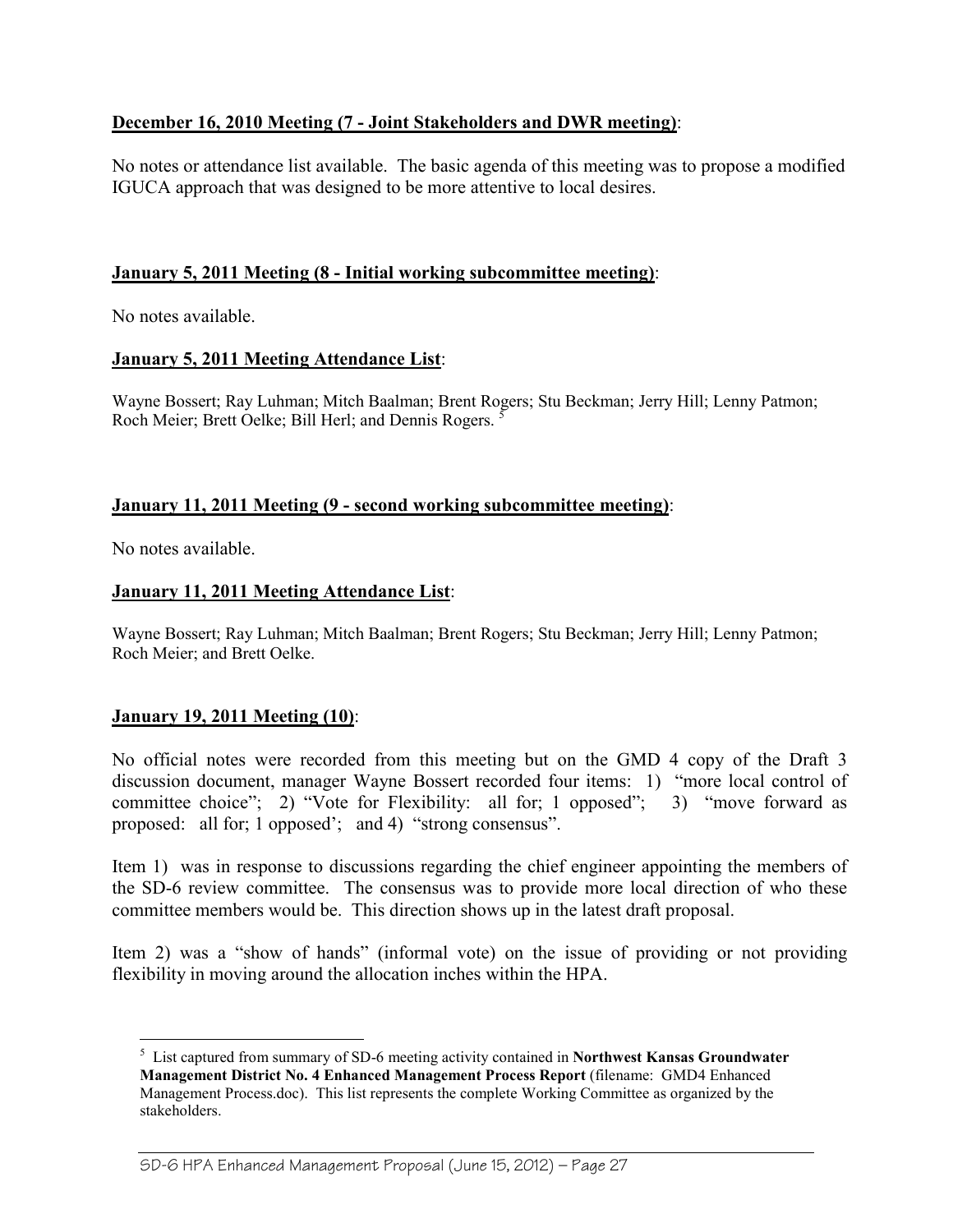Item 3) was a "show of hands" (informal vote) of where the group stood on moving forward or not.

Item 4) was manager Wayne Bossert's comment regarding the fact that one hand raised in opposition to the flexibility and the continuation of the proposal was a strong consensus for both issues.

## **January 19, 2011 Meeting Attendance List**: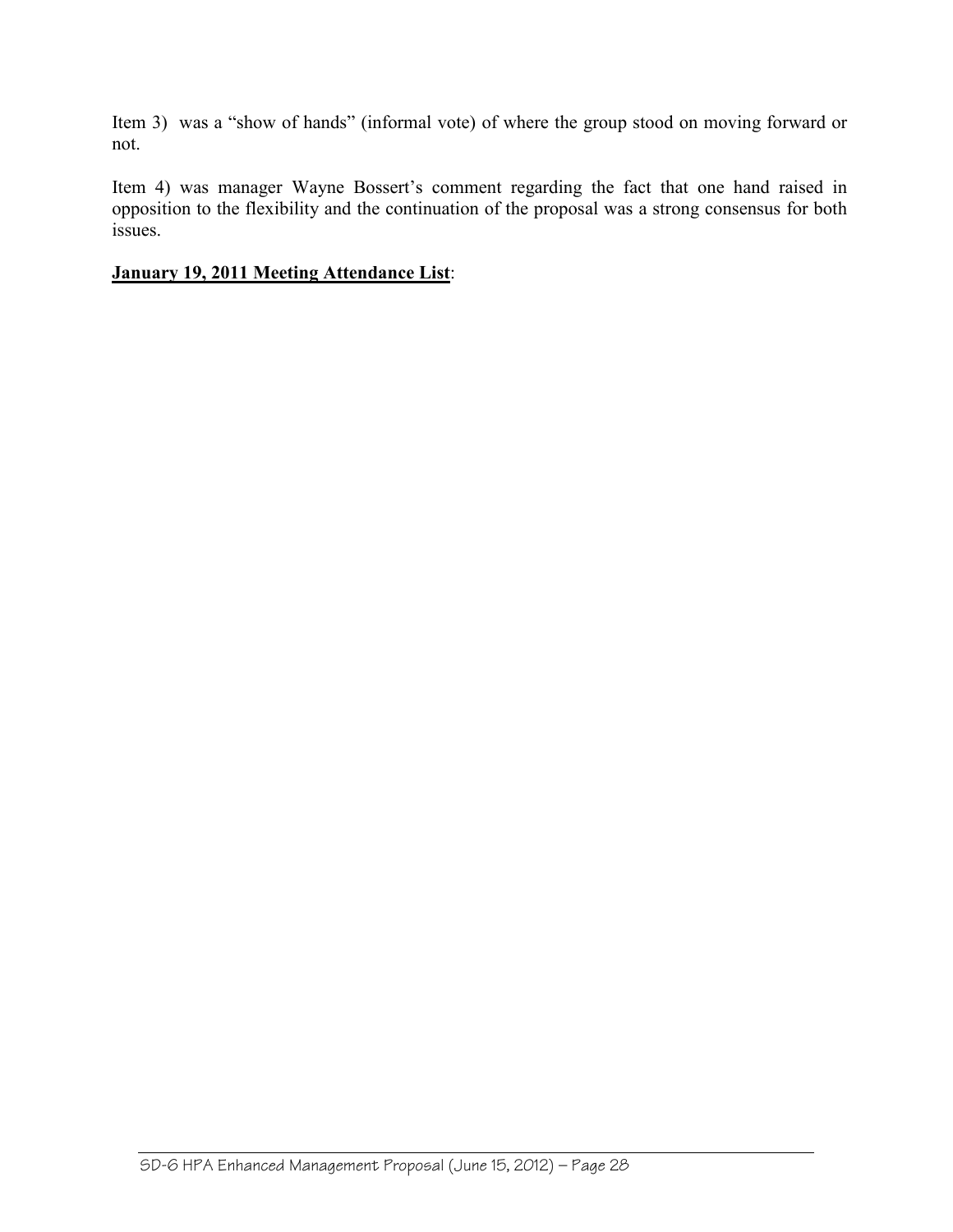50-6 MTG Hoyie Elfs Jan 19, 2011 There of Amy Seegmille D mill art Beckman  $g\lambda$ , He re Beckona Mike Buleman  $ESSST$ aux  $30<sup>o</sup>$ Syllen er Mauca glooper Hoede Houm! Darly TTreublog iny H Mark Hill<br>Fred Albers<br>Lenny Ratmon 36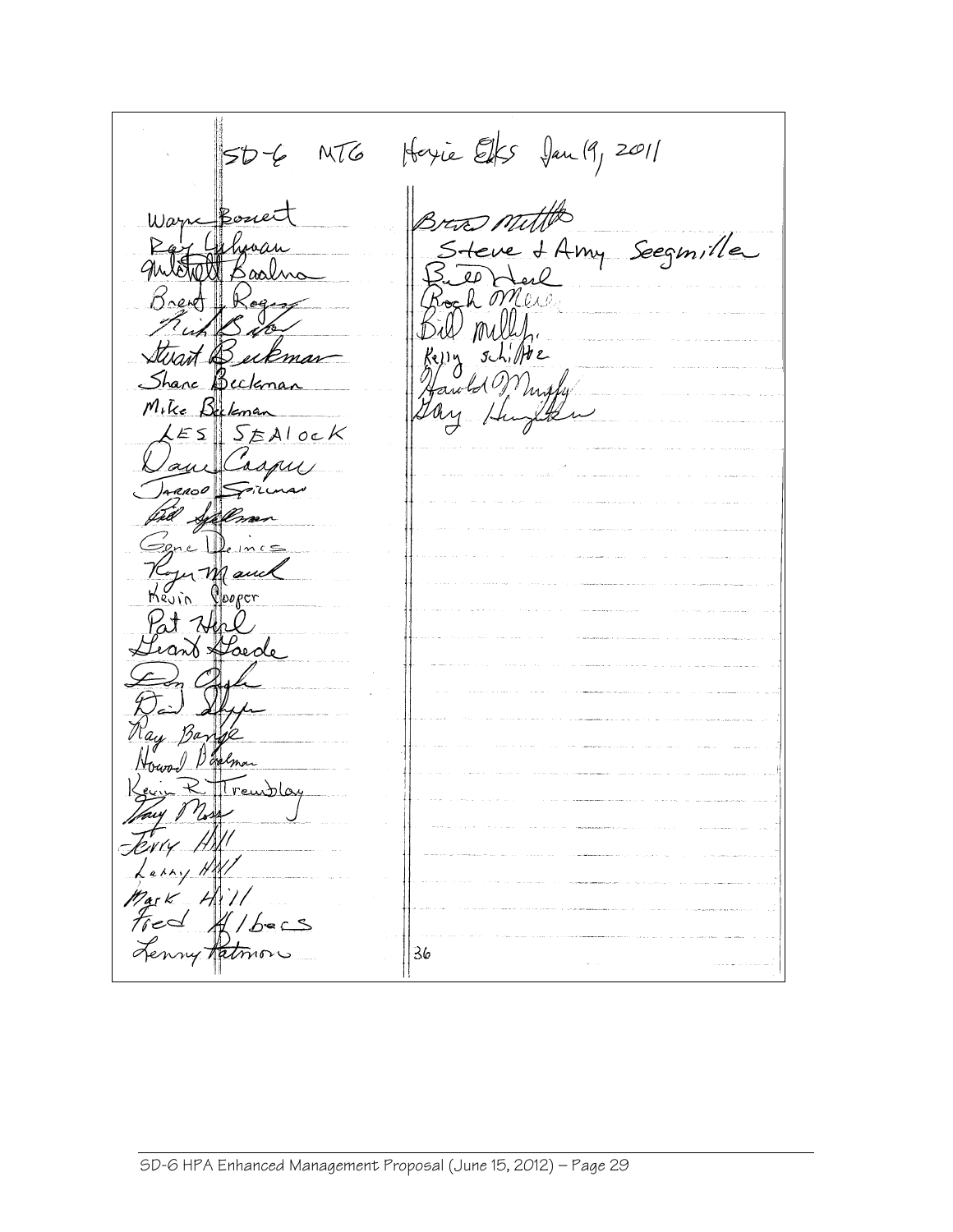# **May 25, 2011 Meeting: (11):**

No meeting notes available.

# **May 25, 2011 Meeting Attendance List**:

 $SD6$  NTG  $5/25/2011$ Scott Foote Warne Calynai BRENT ROGERS LEONA FELDT Semiller Bange Sassnill  $n_{\omega}$  $\bigcap$ Zeekman Ron Ball Bast Ruba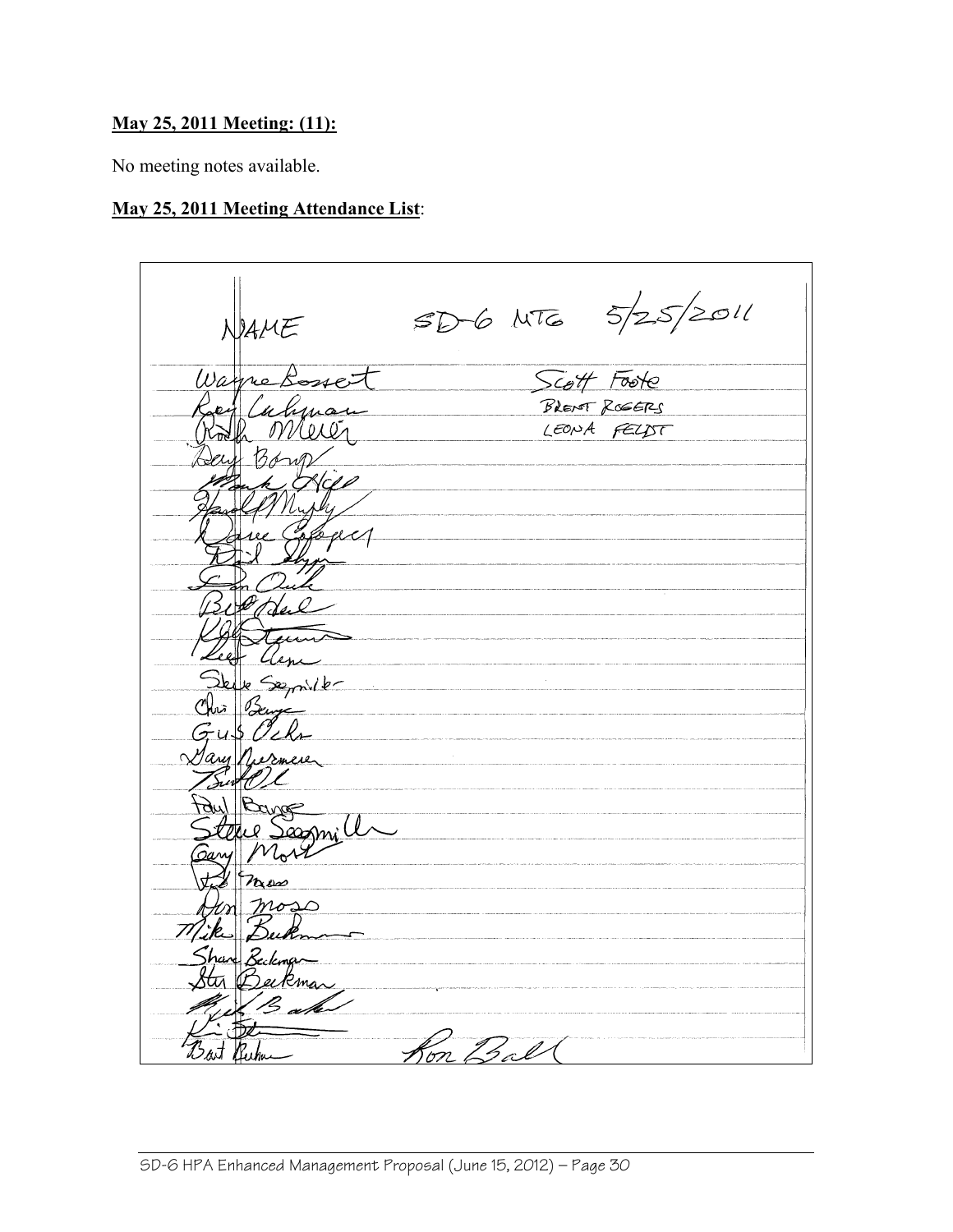### **March 28, 2012 Meeting: (12):**

No notes or attendance list available.

## **May 9, 2012 Meeting: (13):**

*May 9, 2012 HPA Meeting for SD-6 – Page 1* 

# *Sheridan HPA SD-6 May 9, 2012 Meeting Notes*

*The meeting was started in the Hoxie Elks Lodge at 8:00 AM, May 9, 2012. Wayne Bossert began by covering the agenda and what needed to happen IF the process was to go forward. Also to be covered, following discussion of all provided comments, was the latest draft of the proposal as it was drafted following the May 25, 2011 meeting - plus three items included by GMD 4 staff for consideration. The May 25, 2011 draft had been included in the mailing notice and copies were made available.* 

*The first issue was the process to assign, contest and settle on the eligible acres - the heart of the allocation proposal. Ray Luhman began by covering the previous process based on the reported acres in 2007-2009 inclusive. While this was done in 2011, the 2010 reported acres irrigated were not available. He then suggested that for the final proposal the 2010 reported acres (now available) could be included if desired. Ray also suggested some small changes to the procedure that had been approved earlier and on which the 2010 eligible acre dry-run process was done. The suggested process would be:* 

*If 2010 reported irrigated acres are equal to the 2007-2009 (inclusive) acres, the 2010 reported acres will be designated;* 

*If 2010 reported irrigated acres do not equal 2007-2009 acres, the highest reported acres that can be reconciled with the GMD 4 acquired aerial photography and the water right file information will be used;* 

*If the 2010 irrigated acres do not equal 2007-2009 acres and the highest reported acres cannot be reconciled with aerial photography and the water right information, the highest acres that can be supported by the photography and water right information will be used and a note to this effect will be attached.* 

In every case, the designated eligible acres will be provided to each water right owner with an *opportunity to question or contest the acres with staff, and if staff's decision is not acceptable, with the board of directors.* 

*The consensus of the group was that the suggested changes were acceptable and should be included in the proposal.* 

*The public comments offered were next discussed in the order provided:*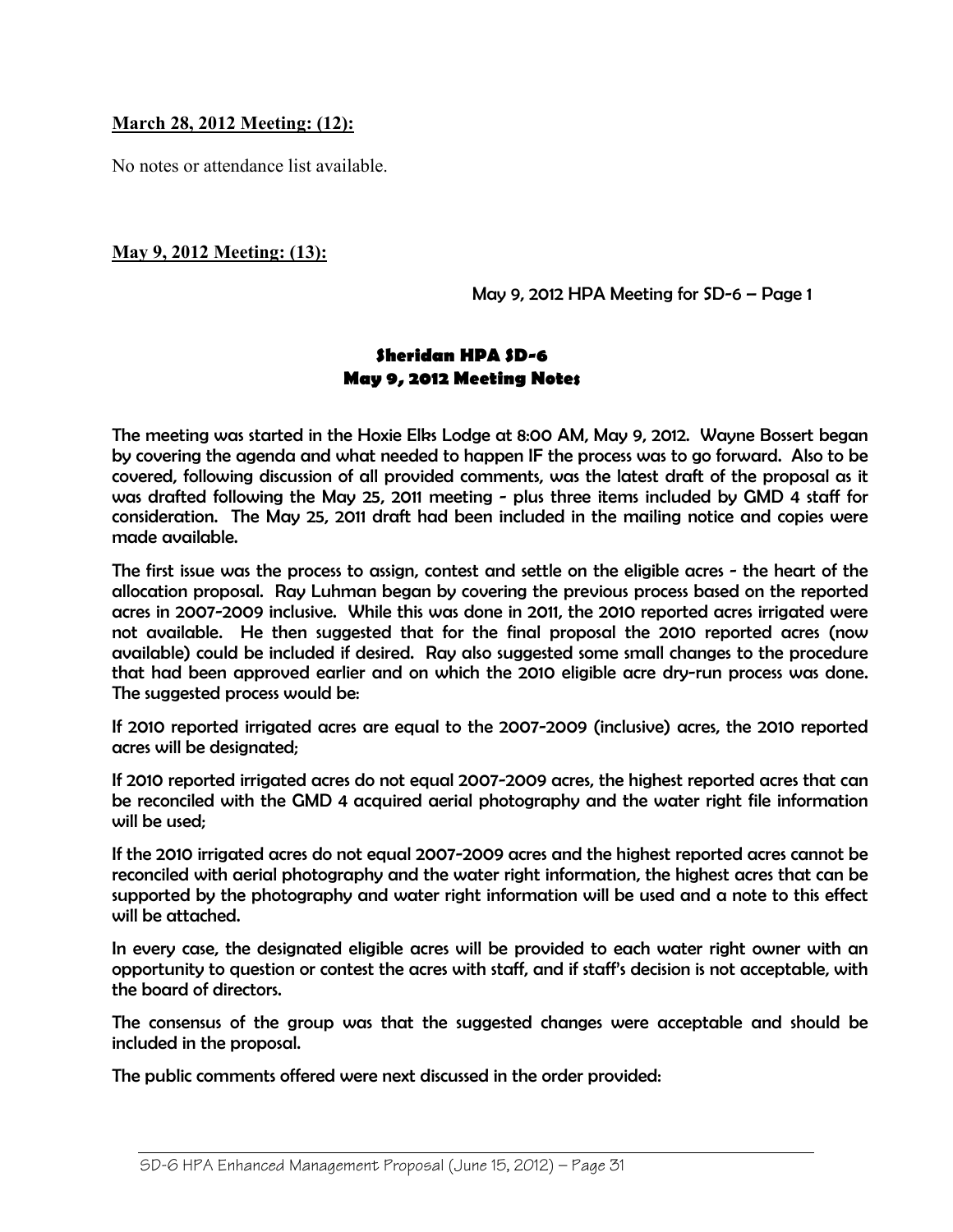#### *1) From Kevin Wark: The stockwatering rights should have to take a real water use reduction like the irrigation water rights.*

*In discussion the reason for the current handling of these water rights was covered again and the issue was opened up for further discussion. A question was asked about the 11-inch per acre allocation proposed for irrigation - where did this number come from and is it still discussable? Staff explained where it came from and that it was still discussable. In the end, the group consensus was: 1) the economic impacts remained important enough to retain the proposal for stockwatering as it is; and 2) the 11-inch per acre allocation was correct and should remain in the proposal.* 

*2) From Mike Beckman: The priority system should be applied in any approved allocation scheme - even if it results in just an inch or two additional water for the senior water rights.* 

*May 9, 2012 HPA Meeting for SD-6 – Page 2* 

*Staff explained again why the share-the-pain philosophy was opted for rather than a priority based approach. Staff offered for discussion a process whereby the priority system could be done, but advised that the total pumpage level for the 5-year period would remain the same, so any additional allocations to senior rights would be at the expense of junior rights. The basis of the priority approach would have the stakeholders determining the median allocation level, and the minimum and maximum levels. The median allocation would be assigned to the median water right file with the most senior right being assigned the maximum allocation level and the most junior right getting the minimum level. Each water right along the scale would get an equal step allocation. All allocations would be converted to total acrefeet for the LEMA period. The further the minimum and maximum allocation choices were from the median value, the more water would be cut from the juniors and dedicated to the seniors.* 

*Following questions and discussion, the consensus was to leave the approach alone, and the allocation level at 11-inches per eligible acre.* 

*3) From Harold Murphy: Had three items initially, but based on private discussions before this meeting, the first two issues were withdrawn. His remaining comment was: The consequences of the state permitting of water usage by the oil drilling industry and the possible selling of water by water right holders could greatly affect the end result of whether the depletion objective is met. In his opinion, these oil and gas exempt water rights should be handled in the proposal.* 

*In discussion, the issues were: 1) how many exempt water rights might be expected?; and 2) what hydrologic impacts to the HPA might they have? While it is theoretically true that the nondomestic exempt water rights would negatively affect whatever total pumpage value is ultimately set, it was the consensus of the group that the oil and gas exempt water use would not likely be significant in the initial 2013-2017 LEMA period, and if it did become so, this issue could be dealt with in the annual reviews and the more formal ending review. There was no support for addressing domestic water rights in this proposal in any fashion different than what is currently in place.* 

*4) From Archie Moss: The boundaries are not correct - should be the entire GMD; SD-6 should go forward ONLY if TH-5 and SH-1 develop proposals within the next 2-3 years. If they don't, the SD-6 proposal should cease; There needs to be a formal voting process developed - suggested that each water right get one vote; and the water right priority system should be followed more.*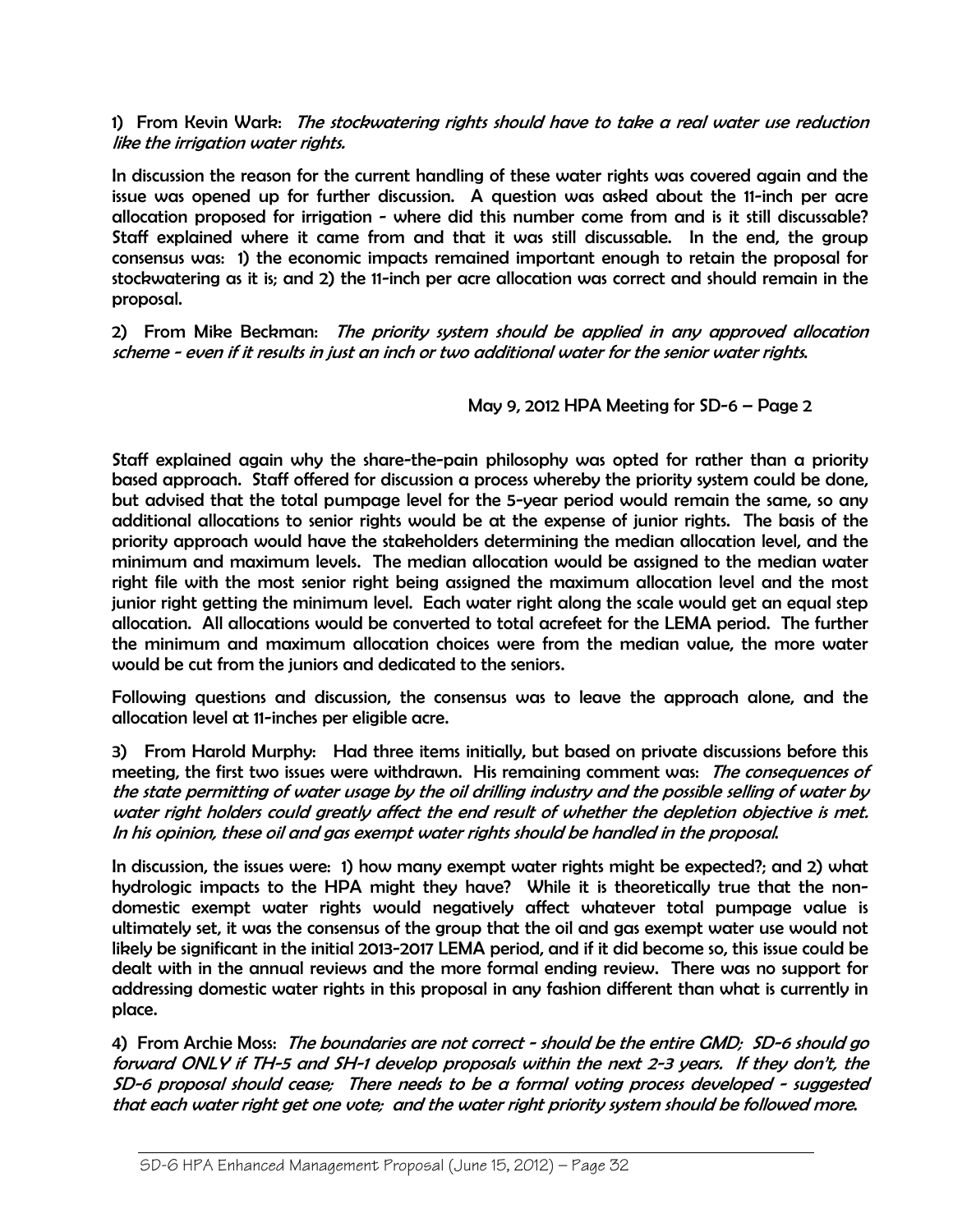*As with the other comments, the original mind-set for each of these decisions was covered. There was considerable discussion on the voting issue. When completed, the consensus was to leave the proposal unchanged.* 

*The three new items were discussed next. They were:* 

1) Exempt water rights - should they be ignored or included? This issue had already been settled *in the above discussion, so there was no direction at this time to include it into the proposal.* 

*2) Multi-year Flex Account (MYFA) conversion process - should such a conversion be ignored or included? GMD 4 staff commented on the benefits of including such a procedure and stated that it had no downside. Staff suggested that every water right be given the opportunity to enroll into a MYFA on or before October 1, 2013 provided the MYFA period starts in 2013 and runs concurrently with the LEMA period. This would allow any MYFA right to exceed its annual quantity in any year as long as the 5-year MYFA quantity (which may be equal to or less than the LEMA allocation) is not exceeded. The consensus was to include this authority into the proposal as proposed by GMD 4 staff.* 

*May 9, 2012 HPA Meeting for SD-6 – Page 3* 

*3) AWEP synchronization - should water rights going into or coming out of AWEP during the*  LEMA term be handled or ignored? GMD 4 staff also proposed that the AWEP program be *considered in order to better control the desired pumpage limits. The concern was that a water right could use or market its entire allocation in the first few years of its 5-year period, then enroll*  into AWEP. Staff suggested that any enrollment into AWEP during the LEMA period would *require the allocation balance upon enrollment to become zero. The consensus of the group was to include such an element into the proposal.* 

*Staff also suggested that any water right coming out of AWEP during the LEMA period should receive only an allocation for each eligible acre based only on the remaining years of the current LEMA period. The consensus was to include this requirement into the proposal as well.* 

*The floor was then opened up for any further discussion or comment. It was the consensus of the group that the proposal as modified during the meeting be written up and presented to the GMD 4 board for adoption and subsequent submission to the chief engineer on their behalves. While few of the consensus decisions recorded during this meeting were unanimous, this record is deemed to reflect the majority consensus of the participants.* 

**May 9, 2012 Meeting Attendance List**: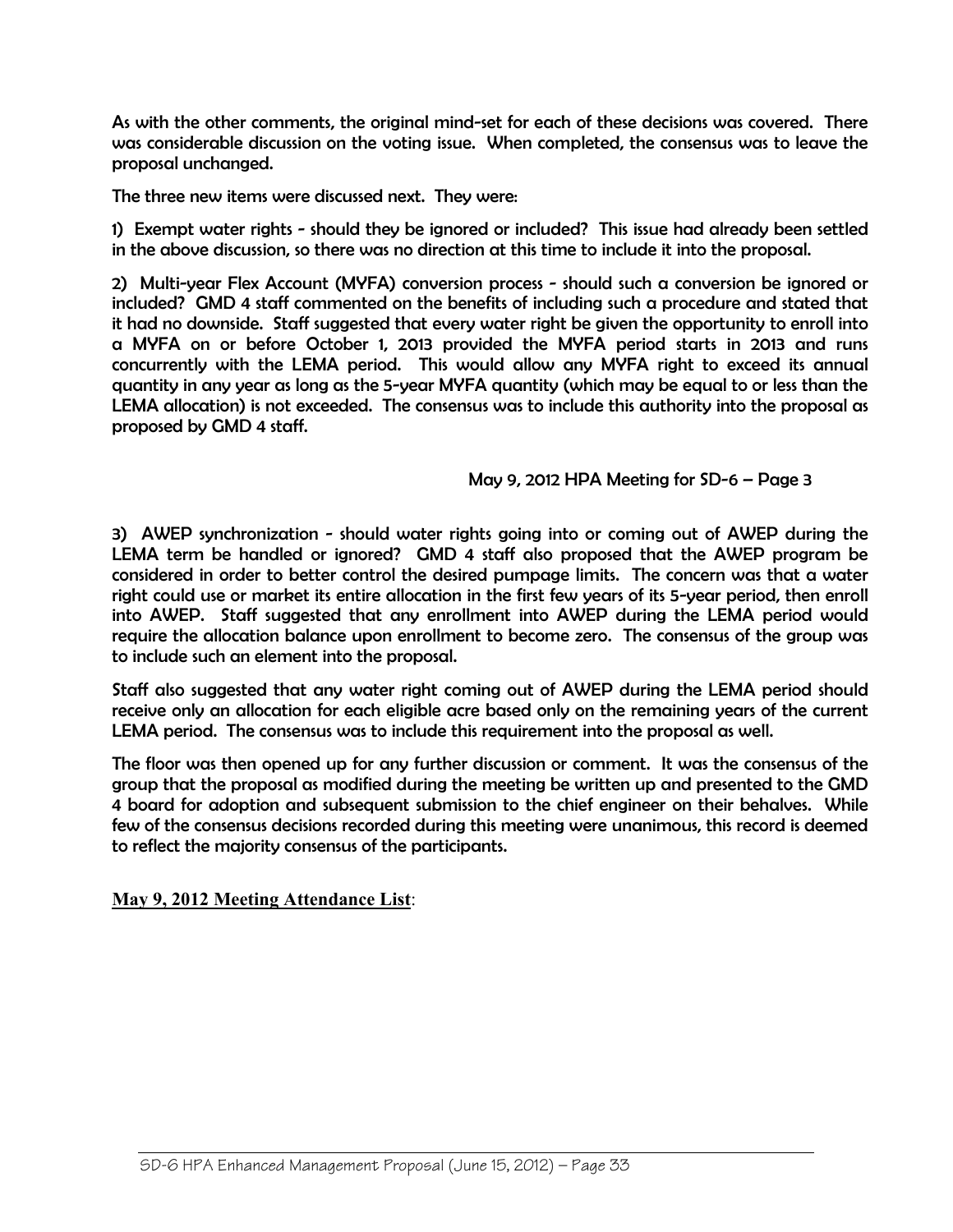Signitive sheet - SD-6 MTG AYVE BOSCERT CUHMAN (WHMAN)<br>qme Seegariller<br>garet Seegmiller )<br>(1 neg In Howard Bankon m ox as<br>Meier Kelly schiltz<br>Kelly schiltz<br>Gerrie Falle ruart Bei יז זה ע<br>טנג ביי Wick nass Lal Aude Daryl allen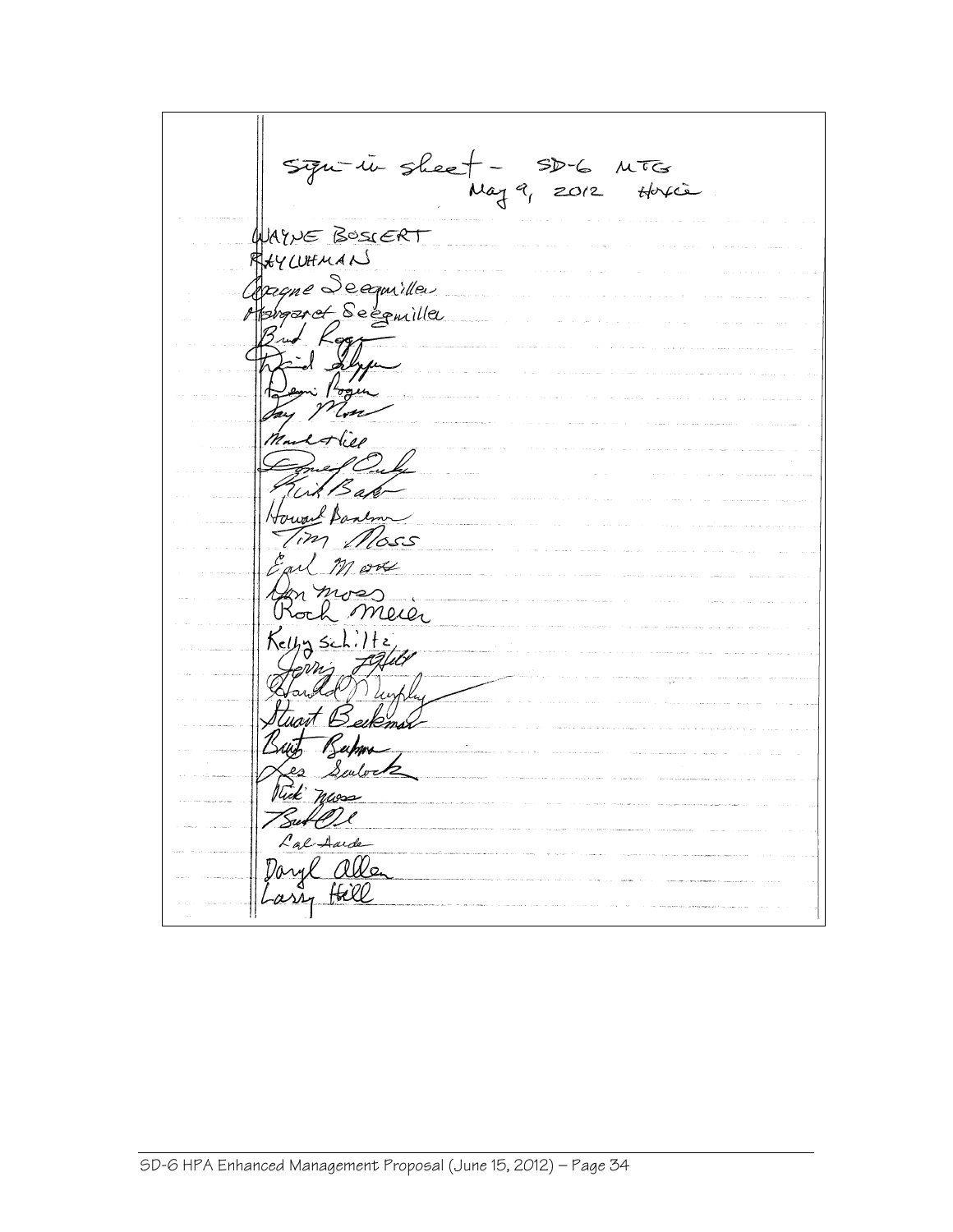## **Attachment 2**

#### Data Set of water rights, eligible acres and allocations

The embedded Microsoft Excel spreadsheet (FINAL WORKSHEET FOR CERT 5-14-12 MOD 7-13-12.xls) is provided to support the eligible acres assigned and the total allocations requested in this LEMA proposal. It contains four worksheets as follows: ACRES; PL-USE; MULT OWNERS; and AF 96-10.

The 5-year allocation quantities requested by this proposal are in column BA of worksheet ACRES. The annual water use data are contained in the worksheet AF 96-10. The relevant data for this LEMA proposal came from the Water Rights Information System (WRIS) maintained by the Kansas Department of Agriculture, Division of Water Resources, and are considered to be accurate.

Ownership data came from GMD 4 data sets obtained from the Sheridan and Thomas County Clerks offices which have been used in the GMD 4 assessment process, and are considered to be accurate.

Should any data errors be discovered in the final processing of this LEMA request, it is the request of the GMD 4 board of directors that GMD 4 be contacted about updating and correcting said errors.

The spreadsheet cells are locked to prevent accidental changes from being made.

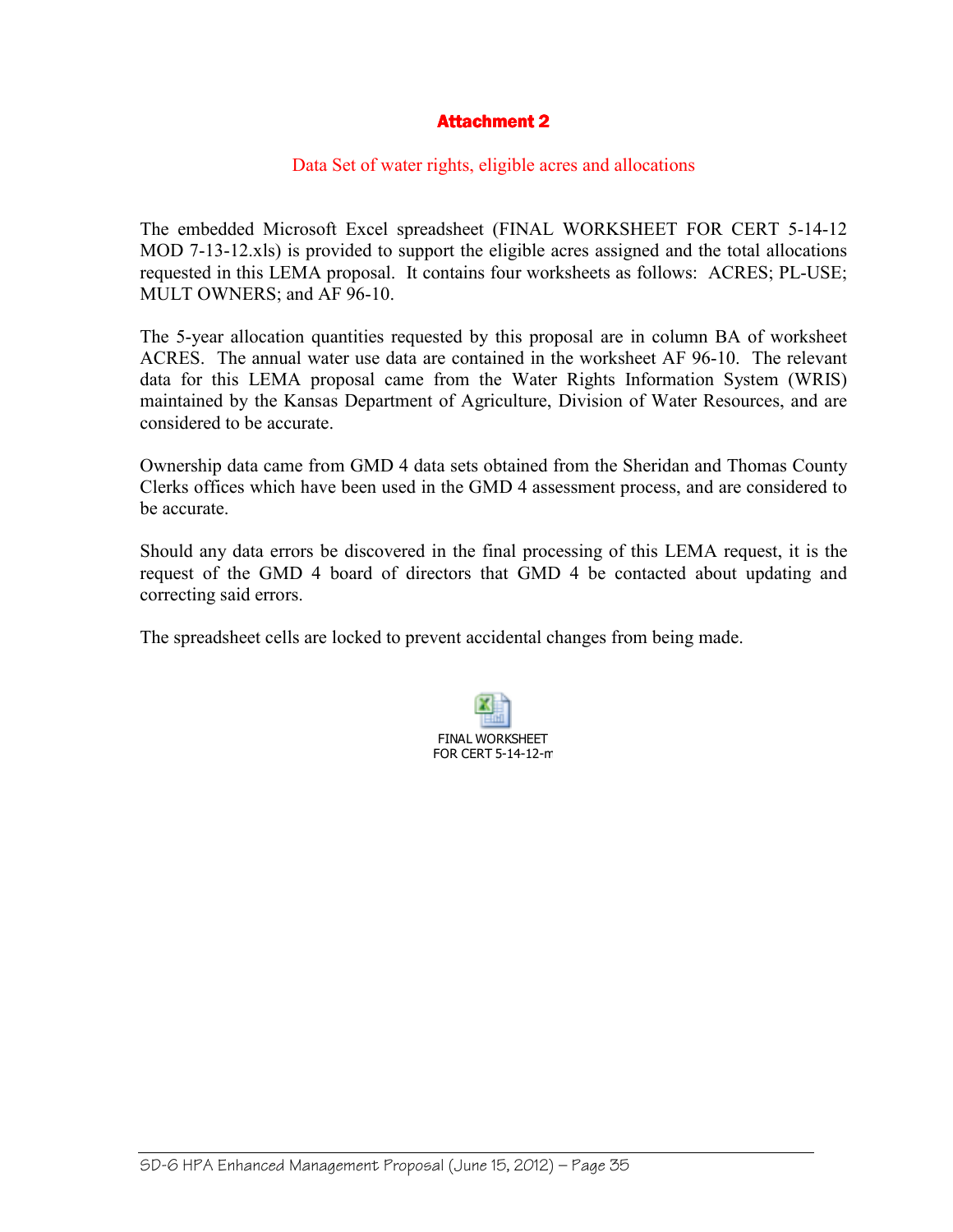# **Attachment 3**

#### Eligible Acre Processs

By consensus the stakeholders agreed to the following procedure to assign eligible acres to every irrigation water right within the SD-6 HPA and to include this process in any LEMA request made.

Eligible acres as used herein (Attachment 2) have been determined as follows:

a) If 2010 reported irrigated acres on the 2010 water use report submitted to DWR equal the 2007, 2008 and 2009 reported irrigated acres on the respective water use reports and were legal, the 2010 reported irrigated acres shall be assigned.

b) If 2010 reported irrigated acres do not equal 2007, 2008 and 2009 reported irrigated acres, the highest reported acres that can be verified as being legally irrigated with the GMD 4 inhouse aerial photography and water right file information shall be used.

c) If 2010 reported irrigated acres do not equal 2007, 2008 and 2009 reported irrigated acres and the highest reported 2007-2010 irrigated acres cannot be verified with the GMD 4 inhouse aerial photography and water right file information, the highest acres supported by the available information (aerial photography and water right information)and legally irrigated shall be used and those acres will be noted as such. In every case where 2010 acres did not equal 2007, 2008 and 2009 acres, the maximum acres irrigated on the authorized place of use as determined by aerial photography shall be used.

d) The Northwest Kansas Groundwater Management District No. 4 shall contact every water right owner and others known to them as operators or interest holders in the water right to inform them of the eligible acres assigned to their water right(s) per the adopted process, and allow each the opportunity to appeal the assigned acres and to provide additional information to the GMD 4 board on the correct acres. The Board's decision shall be final and the resultant eligible acres will be used to calculate and assign the allocation.

Every water right owner was contacted by certified mail dated May 15, 2012 and provided their eligible acre assignments per the adopted process. The notification also included an opportunity to question the assigned eligible acres and to appeal the assignment to GMD 4 staff on or before June 14, 2012. All sent notifications were picked up by the addressee. A copy of the notification letter follows: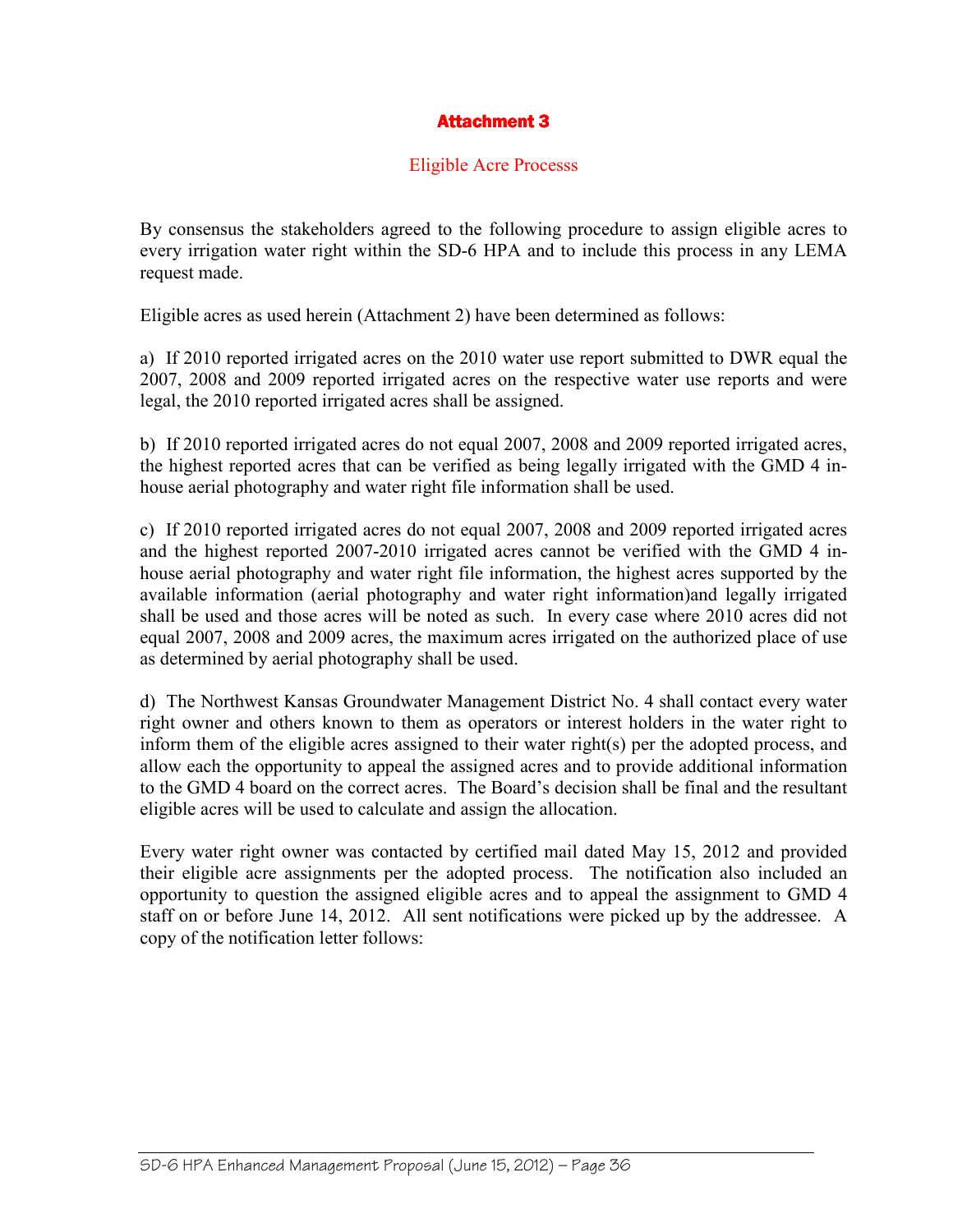a cana aliku

TO: SD-6 HPA Water right owners/operators/interest holders: DATE: May 15, 2012

The GMD #4 Board of Directors is continuing a process of requesting a Local Enhanced Management Area (LEMA) for the SD-6 high priority area. As has been discussed at several of the stakeholder meetings, the process will include a 5 year reduction in water pumped. The process will reduce irrigation rights to a 5-year maximum total allowable amount based on 55 acre-inches per recently reported irrigated acre using water use reported in 2007 through 2010. Stockwater allocations will be calculated on a maximum of 12 gallons per head per day based on the licensed lot capacity as of 12/31/2010. Recreation allocations will be calculated using 90 % of the authorized amount as of 12/31/2010.

Enclosed is a report for every water right that GMD #4 and DWR records show that you have an interest in, either as an owner or as a water use correspondent. The report shows the water right numbers, the proposed limitations, and information on how the limitation was calculated.

If the GMD #4 Board proceeds with a request to DWR for establishment of a LEMA for the SD-6 area, said request will include a list of all water rights and their respective 5-year amounts. The amounts will be based on the information enclosed.

Please review the enclosed report. If you have questions or reason to believe that the data for your water right(s) is incorrect please contact GMD #4. The board has set a procedure through which you can meet with district staff to try to correct any errors or present any information that could change the reported values. If that meeting does not result in agreement on the figures you will have the opportunity to meet with the board of directors at the June 14, 2012, board meeting, scheduled for June 14, 2012, beginning at 10:00 A.M. local time in the district offices at 1175 S. Range, Colby, KS.

Again, the final specific allocations will be used by the GMD #4 Board if and when they make the LEMA request so it is important to make sure that the numbers are correct.

Also, please contact GMD #4 if you receive information for any right in which you no longer have any interest, or if you did not receive information on a well that you own or operate. Thank you for your attention to this important matter.

Sincerely.

Wayne a bonest

Wayne Bossert, Manager, Northwest Kansas Groundwater Management District No. 4